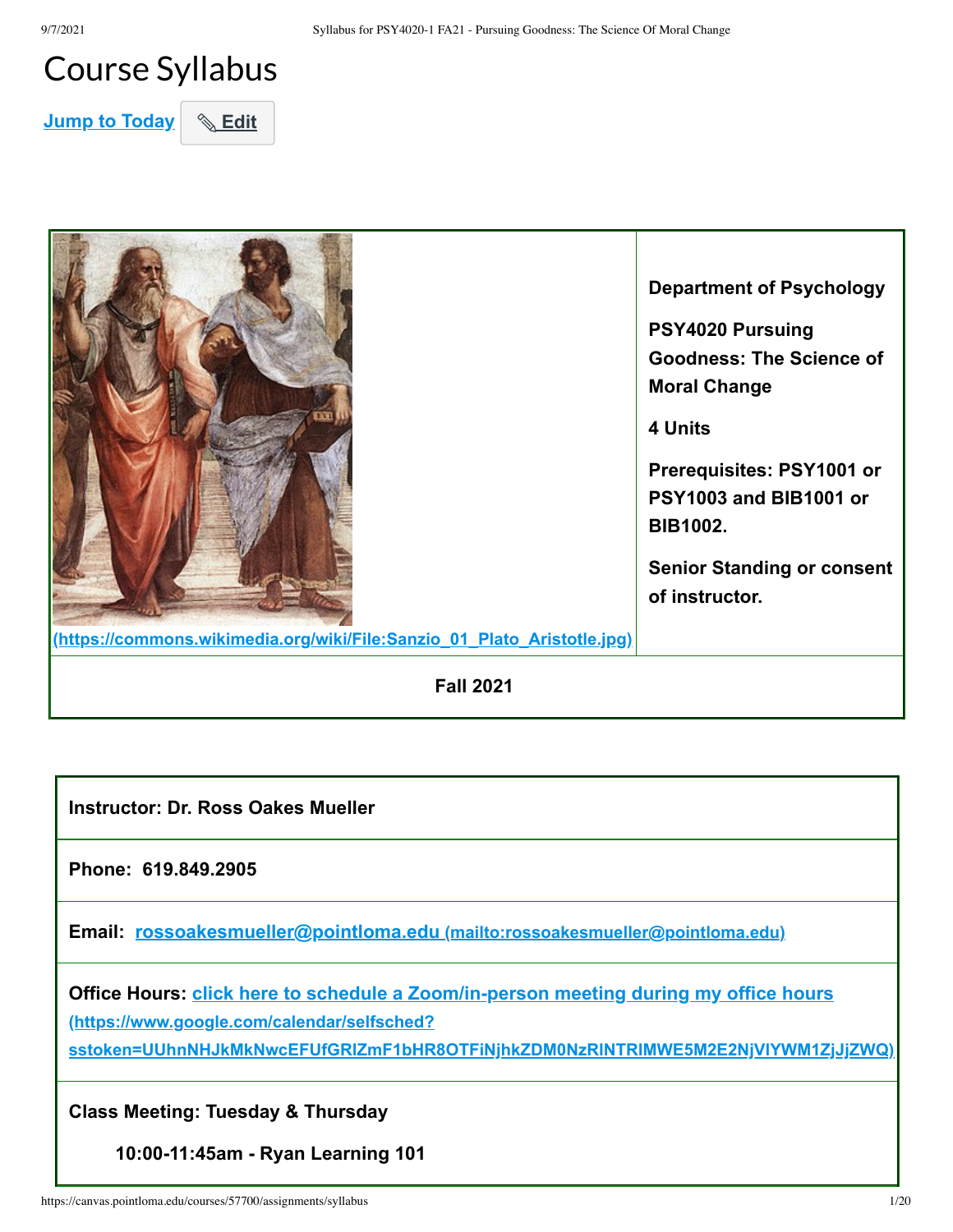#### **PLNU Mission**

#### **To Teach ~ To Shape ~ To Send**

Point Loma Nazarene University exists to provide higher education in a vital Christian community where minds are engaged and challenged, character is modeled and formed, and service is an expression of faith. Being of Wesleyan heritage, we strive to be a learning community where grace is foundational, truth is pursued, and holiness is a way of life.

#### **COURSE DESCRIPTION**

This course surveys some of the latest findings in positive and moral psychology that concern how we live a good life in the world with others. It addresses three perennial questions about psychological and relational well-being: What makes a "good life" *good*? How do persons "change" for *good?* And: What makes a "good relationship" *good*? It examines theory and research in two rapidly expanding psychological literatures: the science of a flourishing life, the science of love and virtue, and the practical neuroscience of moral change. Students will participate in experimental exercises that this new science suggests will enhance our motivation and capacity for moral goodness. Beyond that, the class is designed to provide you with the opportunity to actually practice some of the habits that can induce character growth.

#### **COURSE LEARNING OUTCOMES**

Students will be able to...

- 1. Summarize various models of well-being that vie for attention in popular and religious culture.
- 2. Describe key ingredients of a meaningful life as discussed in contemporary positive and moral psychology.
- 3. Describe some of the principles and practices of character change as offered in contemporary psychology.
- 4. Describe four essential virtues that facilitate mature love as understood in the new science of love and virtue.
- 5. Describe the meaning of moral maturity in light of the Judeo-Christian concept of love, especially as envisioned in the Wesleyan theological tradition.

#### **REQUIRED TEXTS AND RECOMMENDED STUDY RESOURCES**

#### *Primary Texts*

- Haidt, J. (2006) The Happiness Hypothesis. New York: Basic Books
- Lewis, T. , Amini, F,. & Lannon, R. (2007). A General Theory of Love. New York: Vintage

## *Required Supplemental Articles*

*Oakes Mueller, Ross. (2021). PSY4020* Pursuing Goodness: The Science of Moral Change. **Cognella Custom Prints [\(https://store.cognella.com/23769\)](https://store.cognella.com/23769)**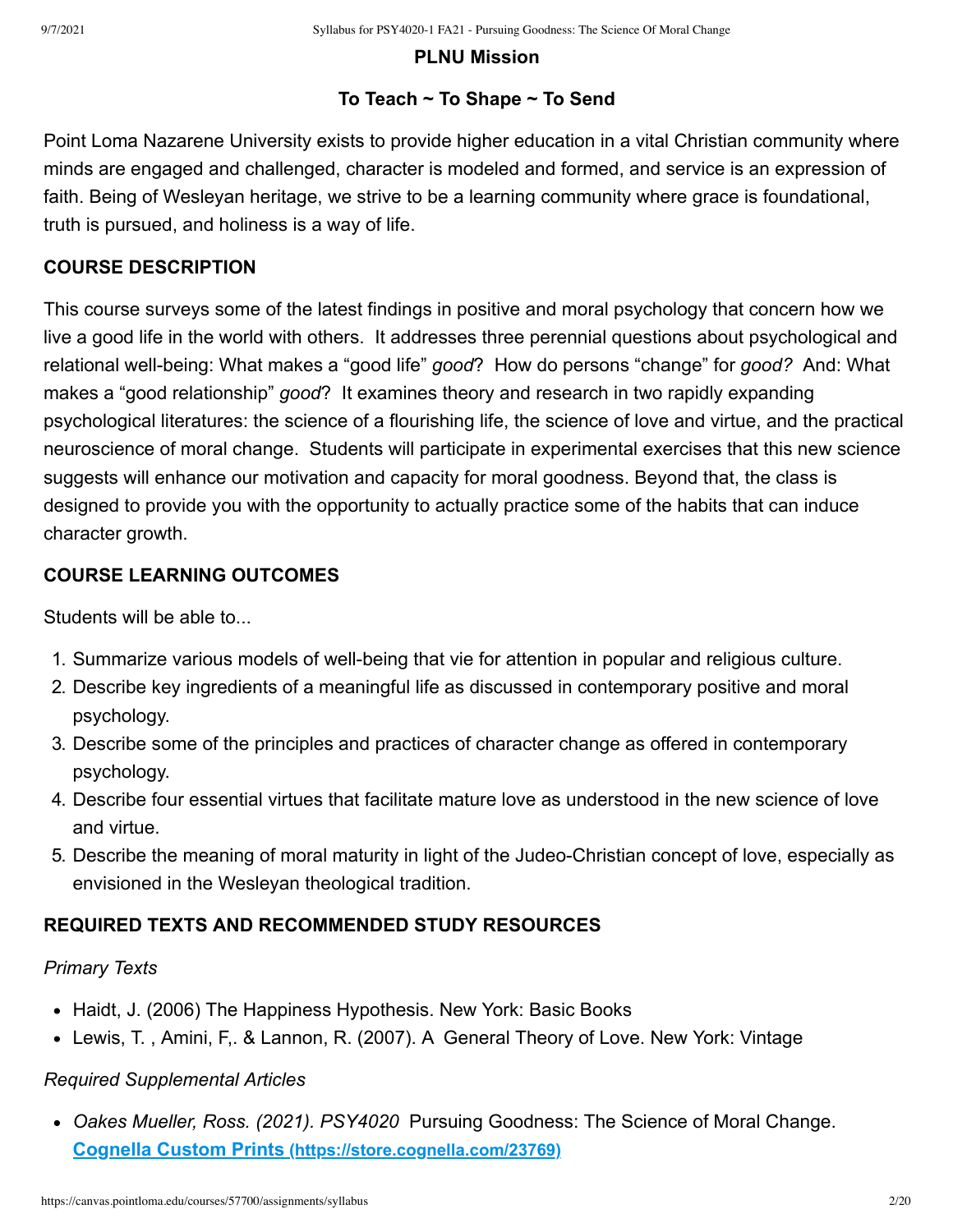## **COURSE CREDIT HOUR INFORMATION**

In the interest of providing sufficient time to accomplish the stated Course Learning Outcomes, this class meets the PLNU credit hour policy for a 4 unit class delivered over five weeks. (Based on 37.5 hours of student engagement per credit hour.)

| Category                                           | <b>Time Expectation in Hours</b> |
|----------------------------------------------------|----------------------------------|
| Class Meetings (in-person)                         | 53                               |
| <b>Reading Assignments</b>                         | 53                               |
| Good Life Papers                                   | 20                               |
| <b>Other Assignments &amp; Learning Activities</b> | 20                               |
| Surveys                                            |                                  |
| <b>Total Hours</b>                                 | 150                              |

### **Distribution of Student Learning Hours**

#### **ASSESSMENT AND GRADING**

Student grades will be posted in the Canvas grade book no later than midnight on Tuesday of each week beginning in Week Two of this course. It is important to read the comments posted in the grade book as these comments are intended to help students improve their work. Final grades will be posted within one week of the end of the class. Grades will be based on the following:

**Pre-Class Questions:** Before each class I will ask you questions, either about the reading or about your own thoughts and experiences. These are questions that we will discuss in class. To get full credit for answering the questions, by midnight on the night before each class, you should type your responses to my questions in the text box at the bottom of each "Questions Before Class" assignment. I also ask you to pose one "Good" question to me in each assignment. This will help me to direct our class time together. **Pre-Class Questions will be 7.5% of your overall grade.**

**Homework Assignments:** At multiple points throughout the session, you will be asked to either read, watch, or listen to a piece of media, and then to relate it to the readings you have completed for the course. Your lowest homework score will be dropped. **Homework will be 10% of your overall grade.** 

**Vocation Assignment:** This is a two part assignment that includes a Vocation Paper and a Vital Engagement in a Vocation Video. **The Vocation Assignment will be 10% of your overall grade.** 

- **Vocational Paper {5%}**: 3 to 4 Page (double spaced) paper. The purpose of the paper is to reflect on your vocational plans after you graduate from PLNU. Discuss the following in your paper:
	- What are your career goals? Where do you see yourself in 5 years? In 10 years?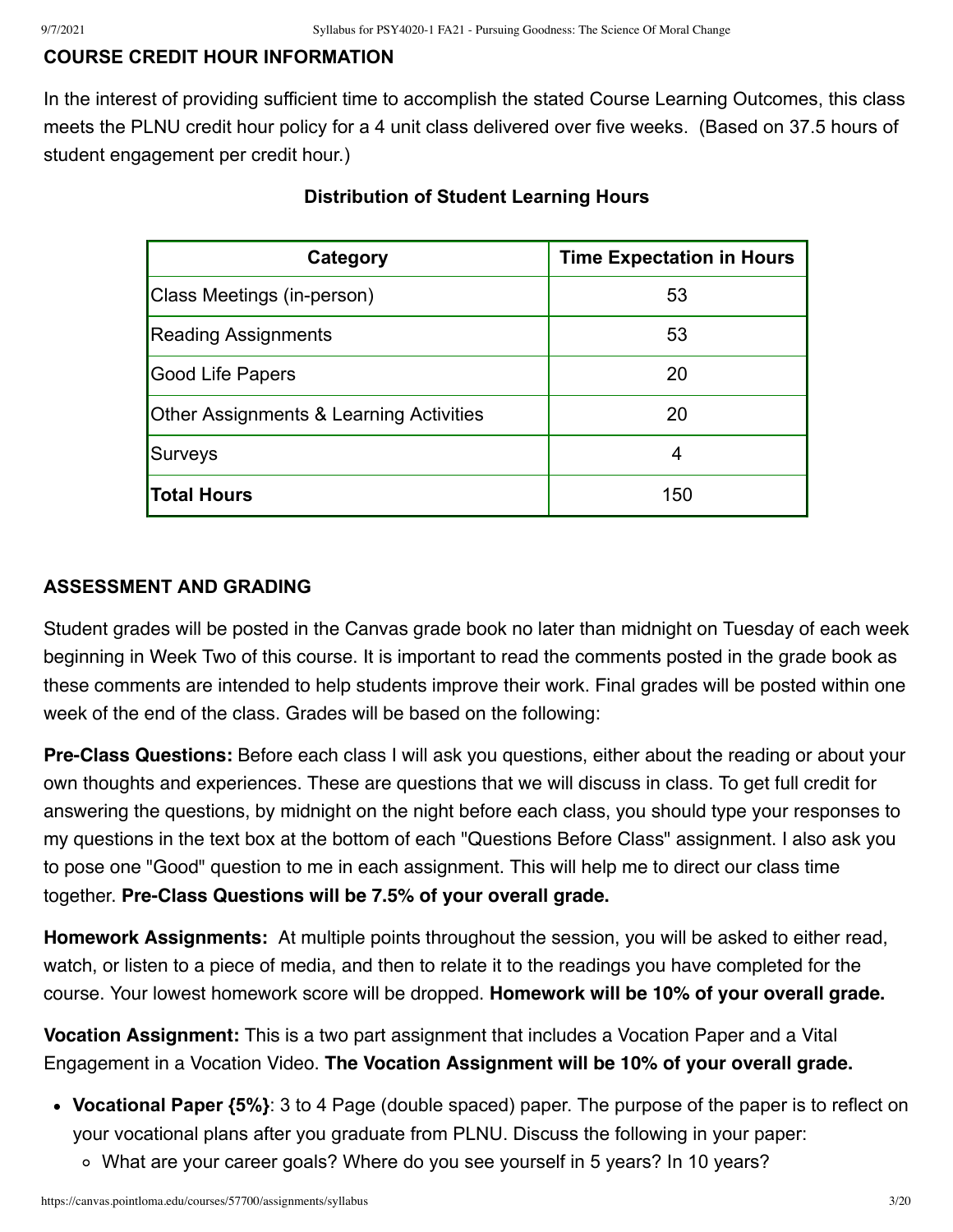- Choose one career to focus on.
- Does this career require attending Graduate School? If so, what type of program are you considering? And why?
- With the career you are choosing, what is the process to obtain a job in that field? What is the typical salary based on your expected education level?
- **Vital Engagement in a Vocation Video {5%}**: Using the assigned readings (Happiness Hypothesis, Ch. 10), readings available online ("Stop trying to 'find meaningful work (and create it instead)"; and "A Deceptively Simple Way to Find More Happiness at Work") and the podcast ("The Perils of Following your Career Passion"), record a two-minute long video answering the following question: **What is one or more ways that you will create or maximize vital engagement in your chosen career path?**

**The "Good Life" Paper:** Mid-way through the course you will write a two-part "Good Life" Paper (your Senior Capstone Project). Although more details are available on the Assignment page and in our inclass discussions, the paper will involve describing, critiquing, and applying the theories of the "good life" that we will be discussing during the first half of the class. **The Good Life Paper will be 35% of your overall grade {15% for Part I; 20% for Part II}.**

**Attendance and Participation:** Attendance and participation in class sessions is required (see absence policy). **Attendance and Participation will be 7.5% of your overall grade.**

**Final Exam:** The Final Exam is based on the material covered during the second half of the class. Although more details are available on the Final Exam Assignment Page, the exam itself will involve the description and application of at least one "capacity of mind" and at least one "capacity of heart," as they relate to the construct of Generative Care. **The Final Exam will be 25% of your overall grade.**

**Good Life Survey, or alternate assignments:** At four points throughout the semester you will be asked to answer survey questions about your thoughts, experiences, and relationships. The purposes of this survey are twofold: 1) for you to track your own growth with respect to the concepts discussed in class, and 2) for me to evaluate how well the course serves to promote your growth. At the end of the semester, my hope is to give you access to the results of your surveys so that you can better understand how you have grown, and what areas to continue focusing on after the class ends. My hope is to also use this information to help me revise the class for future years. If you do complete the survey, **you have the option of either allowing me to use your responses** to see how the class performed as a whole (you would never be identified by name), **or you can choose to have your responses removed** from the bigger set of data (you would still receive the same feedback on your growth). **However, you are not required to complete these surveys. If you choose NOT to complete the survey, you can instead complete a two page reading response for each survey (for a total of four reading responses throughout the semester)**. If you choose this option, still click on the link to the survey, but indicate on the survey that you are choosing NOT to answer the questions, and you will be taken to the end of the survey. **The four surveys (or alternate assignments) will be worth a total of 5% of your overall grade.**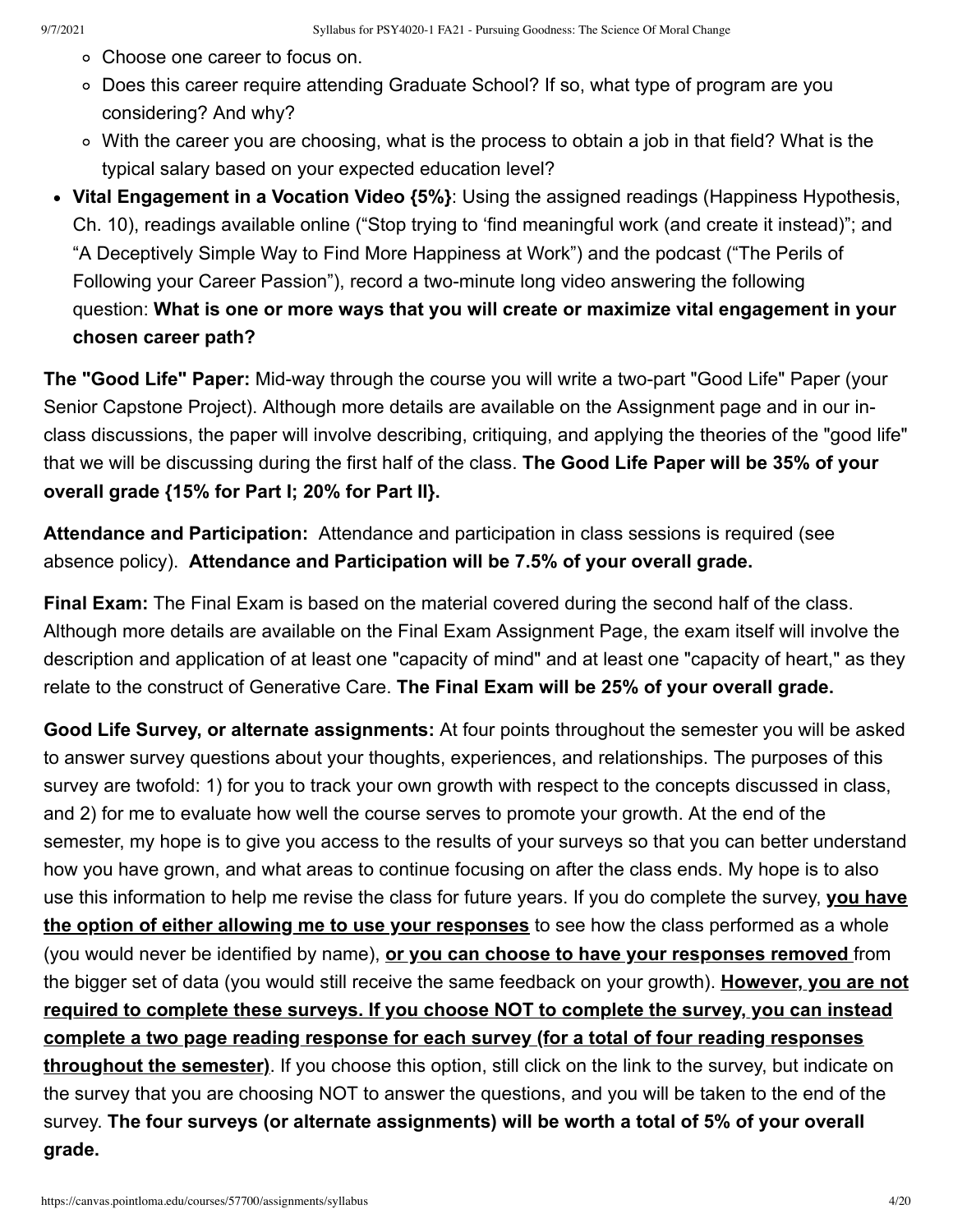#### **STATE AUTHORIZATION**

State authorization is a formal determination by a state that Point Loma Nazarene University is approved to conduct activities regulated by that state. In certain states outside California, Point Loma Nazarene University is not authorized to enroll online (distance education) students. If a student moves to another state after admission to the program and/or enrollment in an online course, continuation within the program and/or course will depend on whether Point Loma Nazarene University is authorized to offer distance education courses in that state. It is the student's responsibility to notify the institution of any change in his or her physical location. Refer to the map on **State Authorization [\(https://www.pointloma.edu/offices/office-institutional-effectiveness-research/disclosures\)](https://www.pointloma.edu/offices/office-institutional-effectiveness-research/disclosures)** to view which states allow online (distance education) outside of California.

#### **INCOMPLETES AND LATE ASSIGNMENTS**

Part of good paper-writing is effective time-management strategies. We could all write better papers if we had unlimited time to do so. However, there are certainly life situations that may prevent you from turning in your paper on time. How to balance these two conflicting issues? In order to provide you with some flexibility, and nevertheless to ensure that all of your papers are evaluated on an "even playing field," I have created a tiered grading system for late work. **If you miss a deadline to turn in a paper, for any reason, you can still turn it in with a 5% deduction per day late. For example, you will have 24 hours past the due date to turn in the paper for a 5% deduction. After that, you then have up to 24 additional hours to turn it in for a 10% deduction, etc. Canvas automatically enforces the deduction at the second it becomes due, so be sure to plan ahead to turn in your paper BEFORE the time it is due. No papers will be accepted after the date on which the professor sends grades/feedback to the class for that paper.**

#### **PLNU COPYRIGHT POLICY**

Point Loma Nazarene University, as a non-profit educational institution, is entitled by law to use materials protected by the US Copyright Act for classroom education. Any use of those materials outside the class may violate the law.

#### **PLNU ACADEMIC HONESTY POLICY**

Students should demonstrate academic honesty by doing original work and by giving appropriate credit to the ideas of others. Academic dishonesty is the act of presenting information, ideas, and/or concepts as one's own when in reality they are the results of another person's creativity and effort. A faculty member who believes a situation involving academic dishonesty has been detected may assign a failing grade for that assignment or examination, or, depending on the seriousness of the offense, for the course. Faculty should follow and students may appeal using the procedure in the university Catalog. See **Academic Policies [\(http://catalog.pointloma.edu/content.php?catoid=18&navoid=1278\)](http://catalog.pointloma.edu/content.php?catoid=18&navoid=1278)** for definitions of kinds of academic dishonesty and for further policy information.

#### **PLNU ACADEMIC ACCOMMODATIONS POLICY**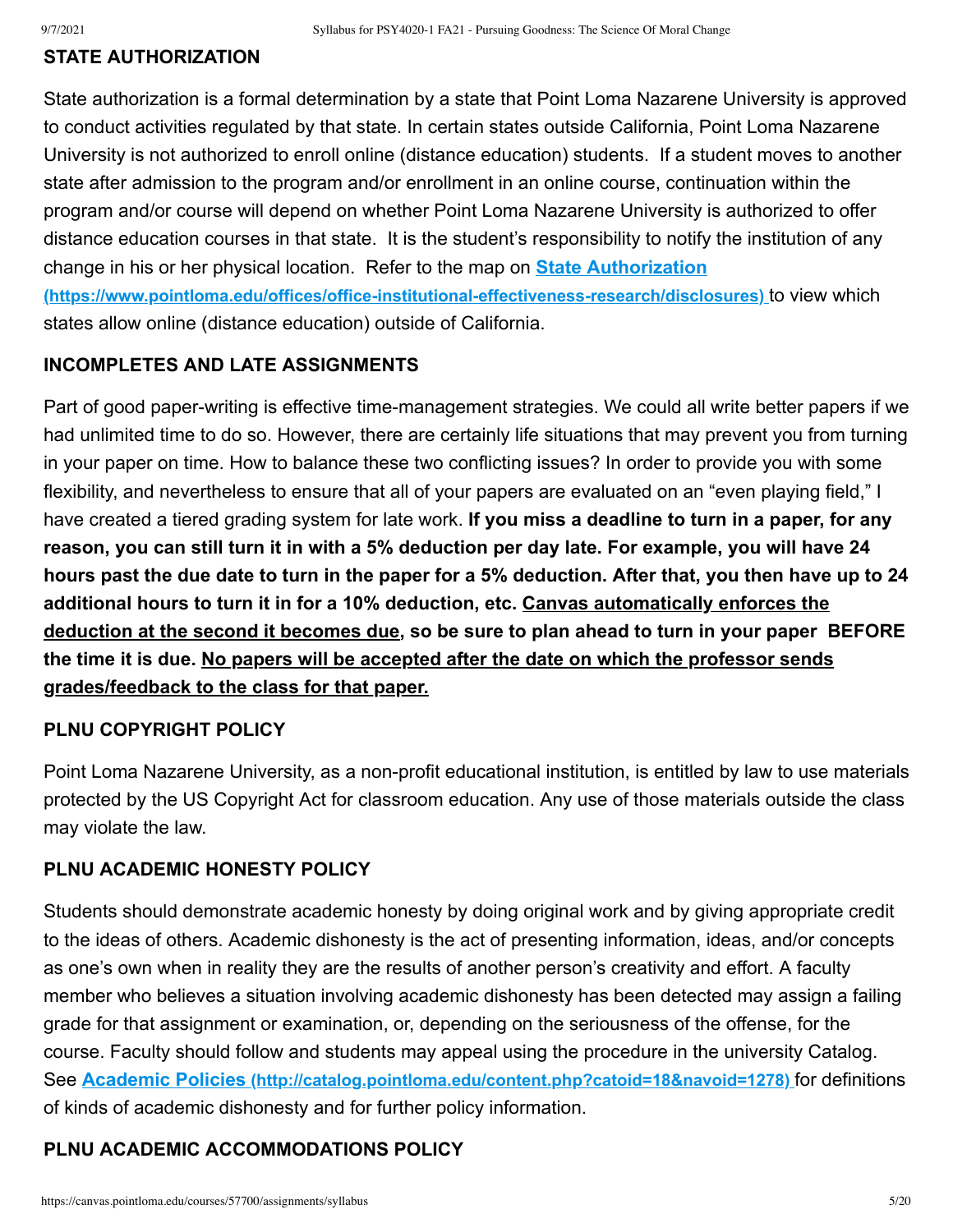#### 9/7/2021 Syllabus for PSY4020-1 FA21 - Pursuing Goodness: The Science Of Moral Change

While all students are expected to meet the minimum standards for completion of this course as established by the instructor, students with disabilities may require academic adjustments, modifications or auxiliary aids/services. At Point Loma Nazarene University (PLNU), these students are requested to register with the Disability Resource Center (DRC), located in the Bond Academic Center. (**DRC@pointloma.edu [\(mailto:DRC@pointloma.edu\)](mailto:DRC@pointloma.edu)** or 619-849-2486). The DRC's policies and procedures for assisting such students in the development of an appropriate academic adjustment plan (AP) allows PLNU to comply with Section 504 of the Rehabilitation Act and the Americans with Disabilities Act. Section 504 (a) prohibits discrimination against students with special needs and guarantees all qualified students equal access to and benefits of PLNU programs and activities. After the student files the required documentation, the DRC, in conjunction with the student, will develop an AP to meet that student's specific learning needs. The DRC will thereafter email the student's AP to all faculty who teach courses in which the student is enrolled each semester. The AP must be implemented in all such courses.

If students do not wish to avail themselves of some or all of the elements of their AP in a particular course, it is the responsibility of those students to notify their professor in that course. PLNU highly recommends that DRC students speak with their professors during the first two weeks of each semester about the applicability of their AP in that particular course and/or if they do not desire to take advantage of some or all of the elements of their AP in that course.

#### **PLNU ATTENDANCE AND PARTICIPATION POLICY**

Please come to class. When you are not present and participating, the class dynamic changes. More than that, this course is based on the research finding that much of who we are and what we do is habitual, ingrained by habit. Indeed, much of what we will do in class involves learning and practicing these habits. As such, the in-class exercises constitute a critical component of your learning in this class. That is why the PLNU attendance policy will be strictly followed. This attendance policy is specified in the University Catalog. Please note the following key points and elaborations of the attendance policy.

PLNU Attendance and Participation Policy: "Regular and punctual attendance at all synchronous class sessions is considered essential to optimum academic achievement. If the student is absent for more than 10 percent of class

sessions (virtual or face-to-face), the faculty member will issue a written warning of de-enrollment. If the absences exceed 20 percent, the student may be de-enrolled without notice until the university drop date or, after that date, receive the appropriate grade for their work and participation. In some courses, a portion of the credit hour content will be delivered asynchronously and attendance will be determined by [submitting the assignments by the posted due dates. See](https://catalog.pointloma.edu/index.php?catoid=46) **Academic Policies**

**(https://catalog.pointloma.edu/index.php?catoid=46)** in the Undergraduate Academic Catalog. If absences exceed these limits but are due to university excused health issues, an exception will be granted."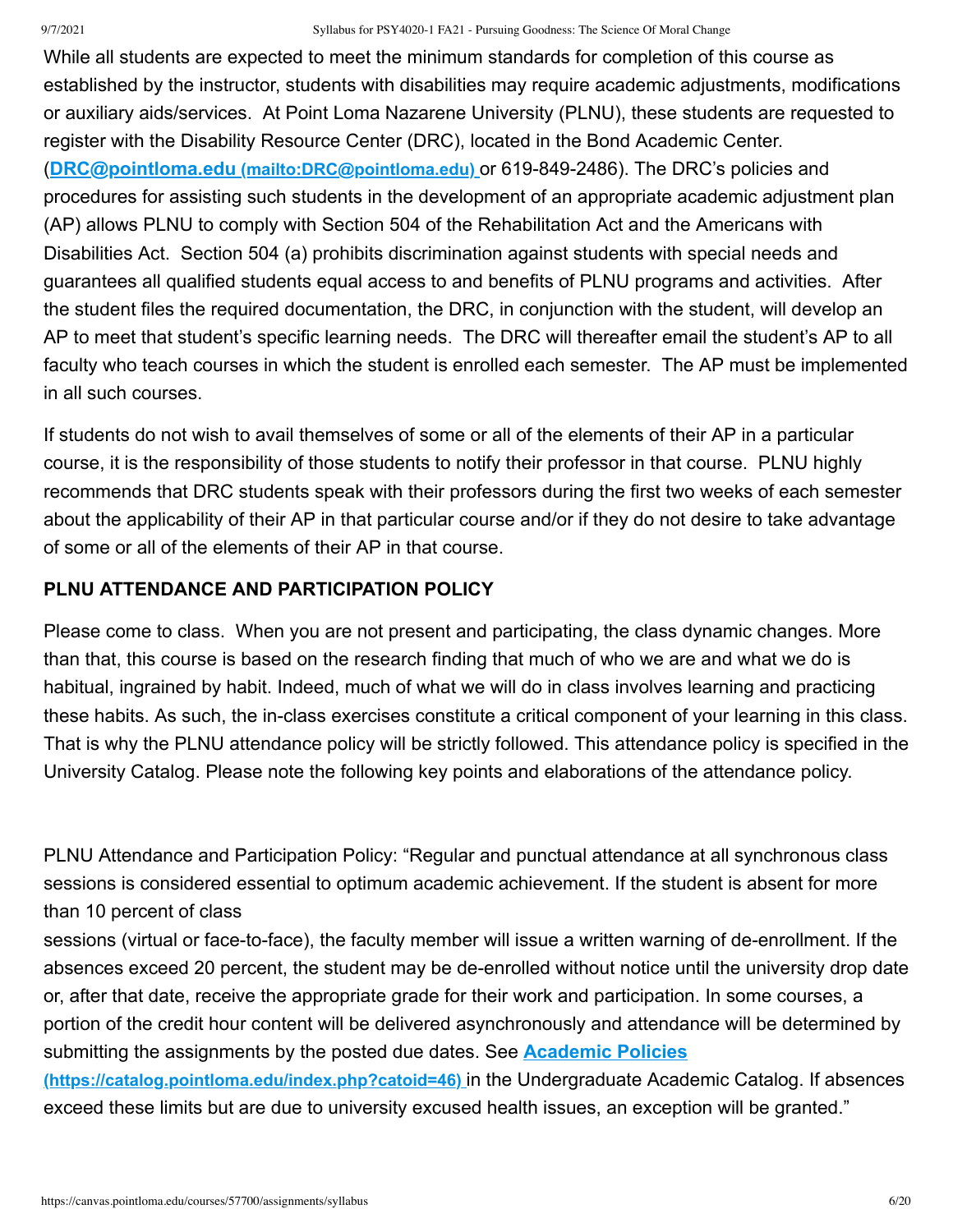"There are no allowed or excused absences except when absences are necessitated by certain University-sponsored activities and are approved in writing by the Provost."

University-sponsored activities that are approved in writing by the Provost usually are for NCAA events for student athletes and occasionally field trips for other PLNU courses

## **When you are absent in this class three times** (for any cause), a **Notice of Deenrollment** will be sent to the Vice Provost for Academic Administration. Your **fourth absence will result in deenrollment**.

Save your absences for situations that are outside of your control. Do not consider your allowable absences as the number of times that you can miss class without being deenrolled. If you become ill after you used your allowable absences you will be deenrolled from the course.

If you need to miss a test for any reason, you will need to notify the professor prior to the examination for consideration to be administered a make-up test (if you fail to do so you may receive a 0% on the test). If a make-up test is administered there will be a 10% penalty (unless the absence is associated with a University-sponsored activity that is approved in writing by the Academic Provost)

Some of the best learning opportunities occur during in-class discussions. Participating in these discussions can be immensely valuable to your learning. To acknowledge this importance, I will give some weight in your final grade to your classroom participation. In the event a student's final grade is within one percentage point of the next highest grade, classroom participation will be considered in assigning the final grade.

## **SPIRITUAL CARE**

Please be aware PLNU strives to be a place where you grow as whole persons. To this end, we provide resources for our students to encounter God and grow in their Christian faith. If students have questions, a desire to meet with the chaplain or have prayer requests you can contact the **Office of Spiritual Development [\(https://www.pointloma.edu/offices/spiritual-development\)](https://www.pointloma.edu/offices/spiritual-development)**

## **USE OF TECHNOLOGY**

In order to be successful in the online environment, you'll need to meet the minimum technology and system requirements; please refer to the *[Technology and System Requirements](https://canvas.pointloma.edu/courses/51315/pages/technology-and-system-requirements)* information.

Problems with technology do not relieve you of the responsibility of participating, turning in your assignments, or completing your class work.

## **COURSE SCHEDULE AND ASSIGNMENTS AT-A-GLANCE**

The table below lists our assignments and their due dates. Click on any assignment to review it (once it is "unlocked").

# Course Summary: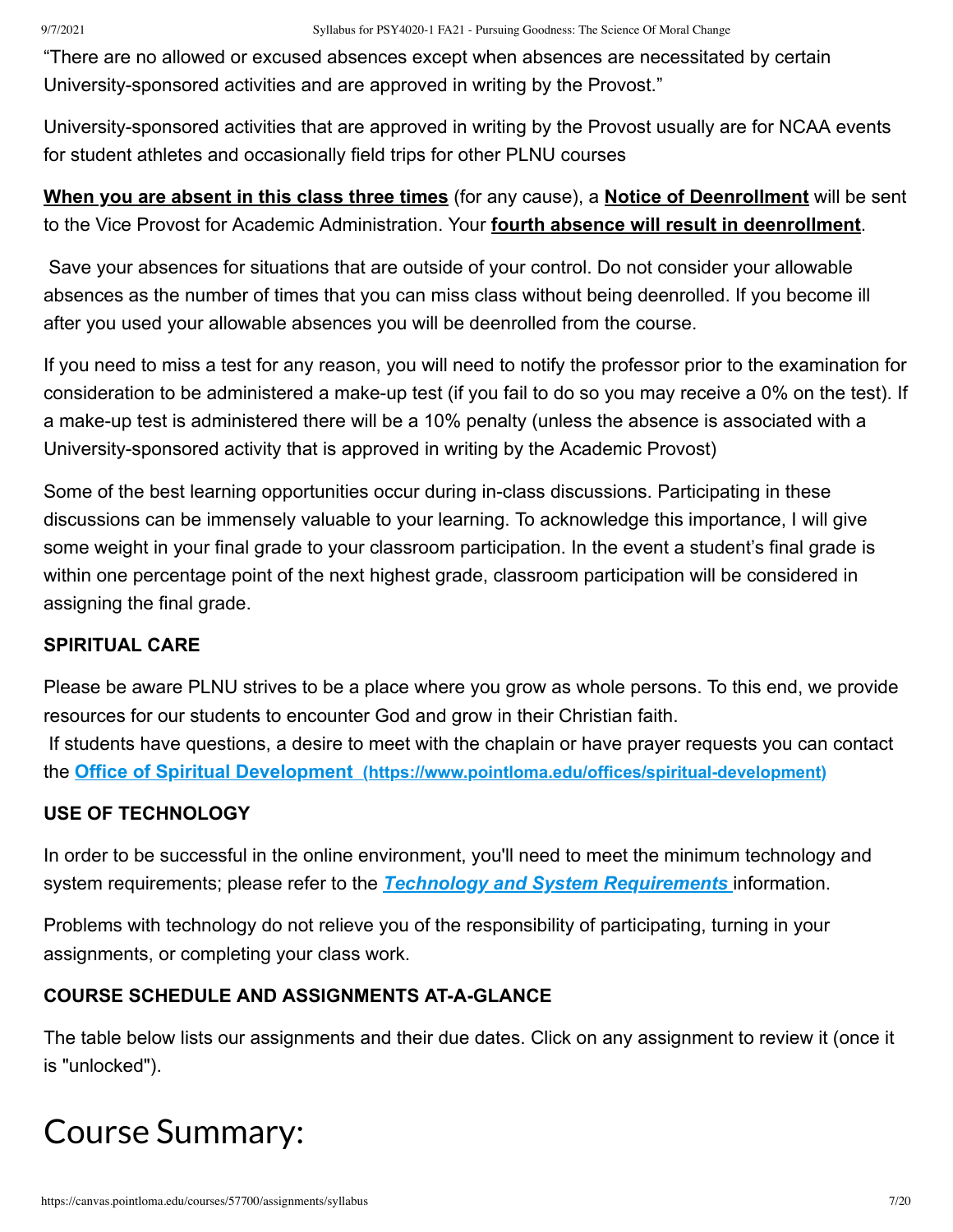| <b>Date</b>     | <b>Details</b>                                                                                                                                                          | <b>Due</b>     |
|-----------------|-------------------------------------------------------------------------------------------------------------------------------------------------------------------------|----------------|
| Wed Sep 1, 2021 | <b>B</b> WK1 Watch Lectures/Videos<br>for Class 1 - Welcome to a Course<br>for the Rest of your Life<br>(https://canvas.pointloma.edu/courses/57700/assignments/671933) | due by 11:59pm |
|                 | <b>WK 1   Questions before Class</b><br>彫<br><u>1</u><br>(https://canvas.pointloma.edu/courses/57700/assignments/672981)                                                | due by 11:59pm |
| Thu Sep 2, 2021 | <b>Participation - Thursday</b><br>(https://canvas.pointloma.edu/courses/57700/assignments/671901)                                                                      | due by 9am     |
| Sun Sep 5, 2021 | <b>WK1 Take Good Life Survey</b><br>零<br>#1<br>(https://canvas.pointloma.edu/courses/57700/assignments/671932)                                                          | due by 11:59pm |
| Mon Sep 6, 2021 | <b>E</b> WK2   Required Reading for<br><b>Tuesday Class Meeting (Class 2)</b>                                                                                           | to do: 8pm     |
|                 | <b>WK 2   Questions before Class</b><br>暨<br>$\overline{2}$<br>(https://canvas.pointloma.edu/courses/57700/assignments/672982)                                          | due by 11:59pm |
|                 | <b>Show" and Write one-paragraph</b><br>response (using Fraterolli reading)<br>(https://canvas.pointloma.edu/courses/57700/assignments/671930)                          | due by 11:59pm |
|                 | <b>B</b> WK2   Watch Lectures/Videos<br>for Class 2 - Life as Swimming<br><b>Pool or Quest?</b><br>(https://canvas.pointloma.edu/courses/57700/assignments/671931)      | due by 11:59pm |
| Tue Sep 7, 2021 | <b>Participation - Tuesday</b><br>(https://canvas.pointloma.edu/courses/57700/assignments/671913)                                                                       | due by 10am    |
| Wed Sep 8, 2021 | <b>WK2   Required Reading for</b><br>訚<br><b>Thursday Class Meeting (Class 3)</b>                                                                                       | to do: 8pm     |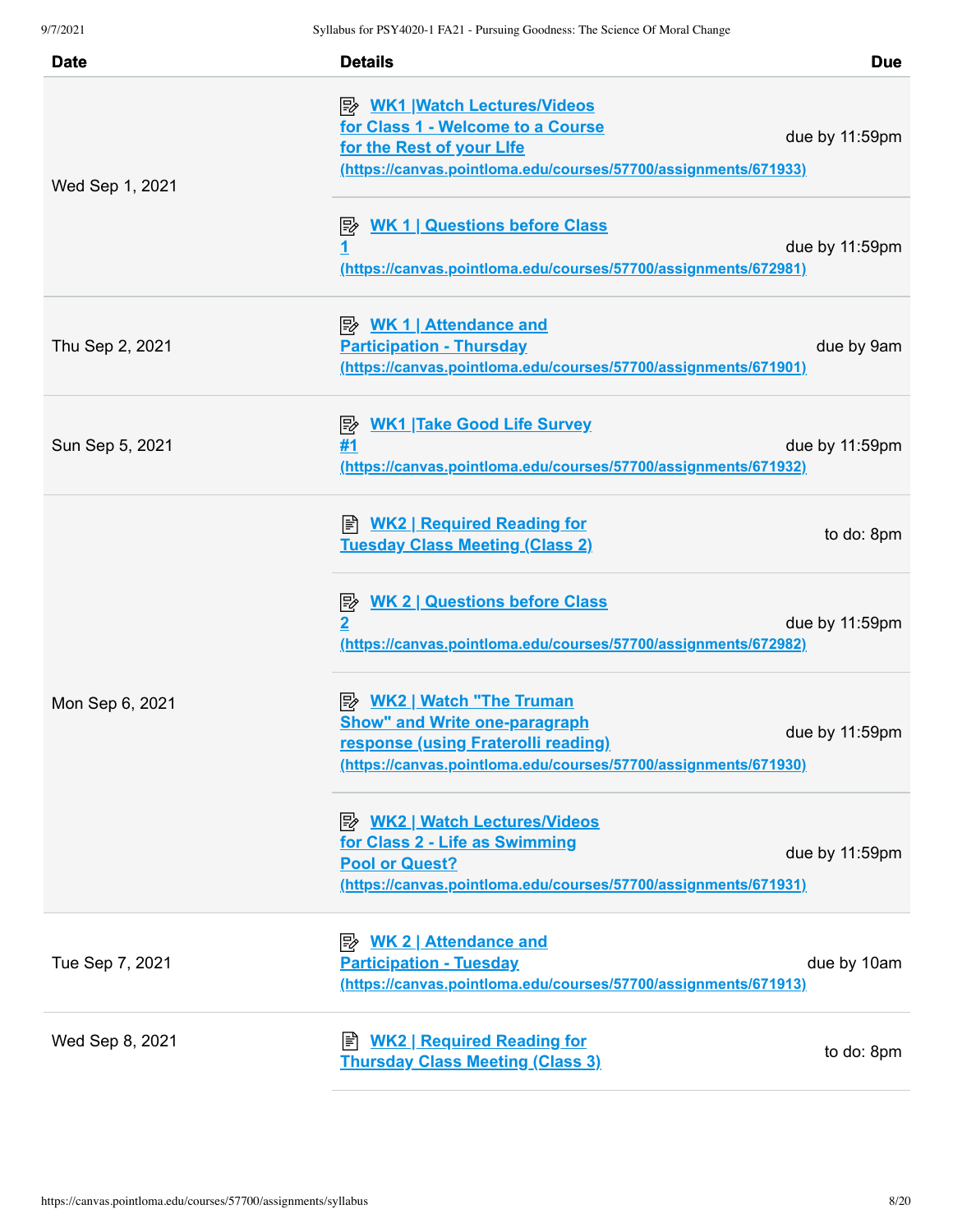| <b>Date</b>      | <b>Details</b><br><b>Due</b>                                                                                                                                                                        |
|------------------|-----------------------------------------------------------------------------------------------------------------------------------------------------------------------------------------------------|
|                  | <u>  WK2   Watch Lectures/Videos</u><br>for Class 3 - Searching for the<br>due by 11:59pm<br>"End" of Existence<br><u>(https://canvas.pointloma.edu/courses/57700/assignments/671946)</u>           |
|                  | <b>WK 2   Questions before Class</b><br>零<br><u>3</u><br>due by 11:59pm<br>(https://canvas.pointloma.edu/courses/57700/assignments/672983)                                                          |
| Thu Sep 9, 2021  | <b>Participation - Thursday</b><br>due by 10am<br>(https://canvas.pointloma.edu/courses/57700/assignments/671912)                                                                                   |
|                  | <b>E</b> WK3   Required Reading for<br>to do: 8pm<br><b>Tuesday Class Meeting (Class 4)</b>                                                                                                         |
|                  | <b>WK 3   Questions before Class</b><br> 診<br>due by 11:59pm<br>(https://canvas.pointloma.edu/courses/57700/assignments/672984)                                                                     |
| Mon Sep 13, 2021 | <b>B</b> WK 3   Read "The Semplica<br><b>Girl Diaries" and Write a Response</b><br>due by 11:59pm<br>using Haidt Ch. 5 (Class 4)<br>(https://canvas.pointloma.edu/courses/57700/assignments/671914) |
|                  | <b>By WK3   Watch Lectures/Videos</b><br>for Class 4 - Five "Goods" of a<br>due by 11:59pm<br><b>Good Life</b><br>(https://canvas.pointloma.edu/courses/57700/assignments/671947)                   |
| Tue Sep 14, 2021 | <b>WK 3   Attendance and</b><br>吟<br><b>Participation - Tuesday</b><br>due by 10am<br>(https://canvas.pointloma.edu/courses/57700/assignments/671916)                                               |
| Wed Sep 15, 2021 | <b>WK3   Required Reading for</b><br>to do: 8:55pm<br><b>Thursday Class Meeting (Class 5)</b>                                                                                                       |
|                  | <b>B</b> WK3   Watch Lectures/Videos<br>for Class 5 - Know thy Elephant<br>due by 11:59pm<br>(Happiness)<br>(https://canvas.pointloma.edu/courses/57700/assignments/671949)                         |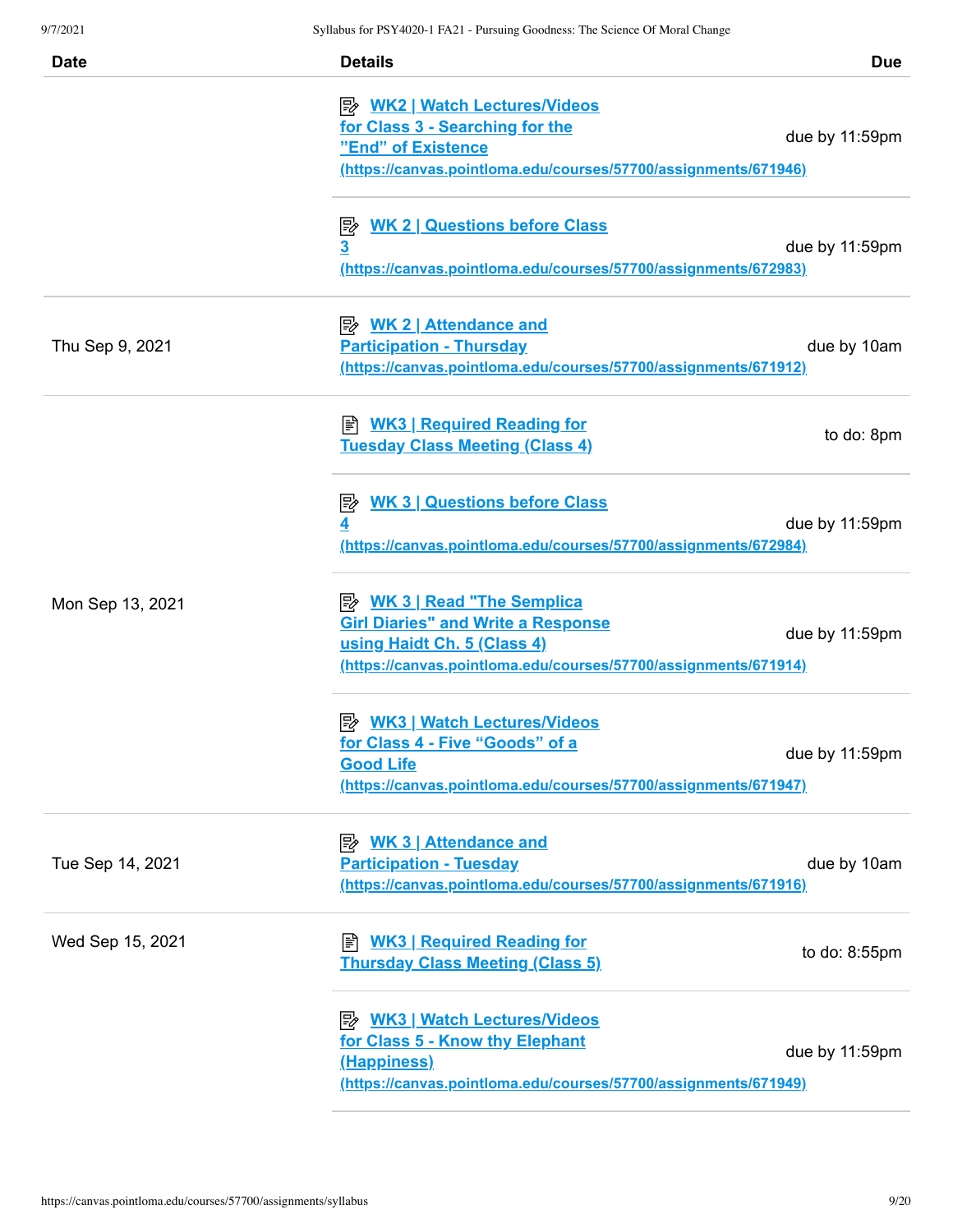| <b>Date</b>      | <b>Details</b>                                                                                                                                                         | <b>Due</b>     |
|------------------|------------------------------------------------------------------------------------------------------------------------------------------------------------------------|----------------|
|                  | <b>WK 3   Questions before Class</b><br>零<br>5<br>(https://canvas.pointloma.edu/courses/57700/assignments/672985)                                                      | due by 11:59pm |
| Thu Sep 16, 2021 | <b>Attendance and</b><br><b>Participation - Thursday</b><br>(https://canvas.pointloma.edu/courses/57700/assignments/671915)                                            | due by 10am    |
|                  | <b>WK4   Required Reading for</b><br><b>Tuesday Class Meeting (Class 6)</b>                                                                                            | to do: 8pm     |
|                  | <b>WK 4   Questions before Class</b><br>影<br>6<br>(https://canvas.pointloma.edu/courses/57700/assignments/672986)                                                      | due by 11:59pm |
| Mon Sep 20, 2021 | <b>A</b> WK 4   Watch Lectures/Videos<br>for Class 6 - "Good" Relationships<br>(https://canvas.pointloma.edu/courses/57700/assignments/671917)                         | due by 11:59pm |
|                  | <b>B</b> WK4   Watch "Ralph Breaks<br>the Internet" and respond using<br>Haidt Ch. 6 (Class 6)<br>(https://canvas.pointloma.edu/courses/57700/assignments/671948)      | due by 11:59pm |
| Tue Sep 21, 2021 | <b>Attendance and</b><br><b>Participation - Tuesday</b><br>(https://canvas.pointloma.edu/courses/57700/assignments/671919)                                             | due by 10am    |
|                  | <b>E</b> WK4   Required Reading for<br><b>Thursday Class Meeting (Class 7)</b>                                                                                         | to do: 8am     |
| Wed Sep 22, 2021 | <b>A</b> WK4   Watch Lectures/Videos<br>for Class 7 - Why We Can't<br><b>Flourish Without Arete</b><br>(https://canvas.pointloma.edu/courses/57700/assignments/671951) | due by 11:59pm |
|                  | <b>WK 4   Questions before Class</b><br>序<br>7<br>(https://canvas.pointloma.edu/courses/57700/assignments/672987)                                                      | due by 11:59pm |
| Thu Sep 23, 2021 | <b>WK 4   Attendance and</b><br>⊯<br><b>Participation - Thursday</b><br>(https://canvas.pointloma.edu/courses/57700/assignments/671918)                                | due by 10am    |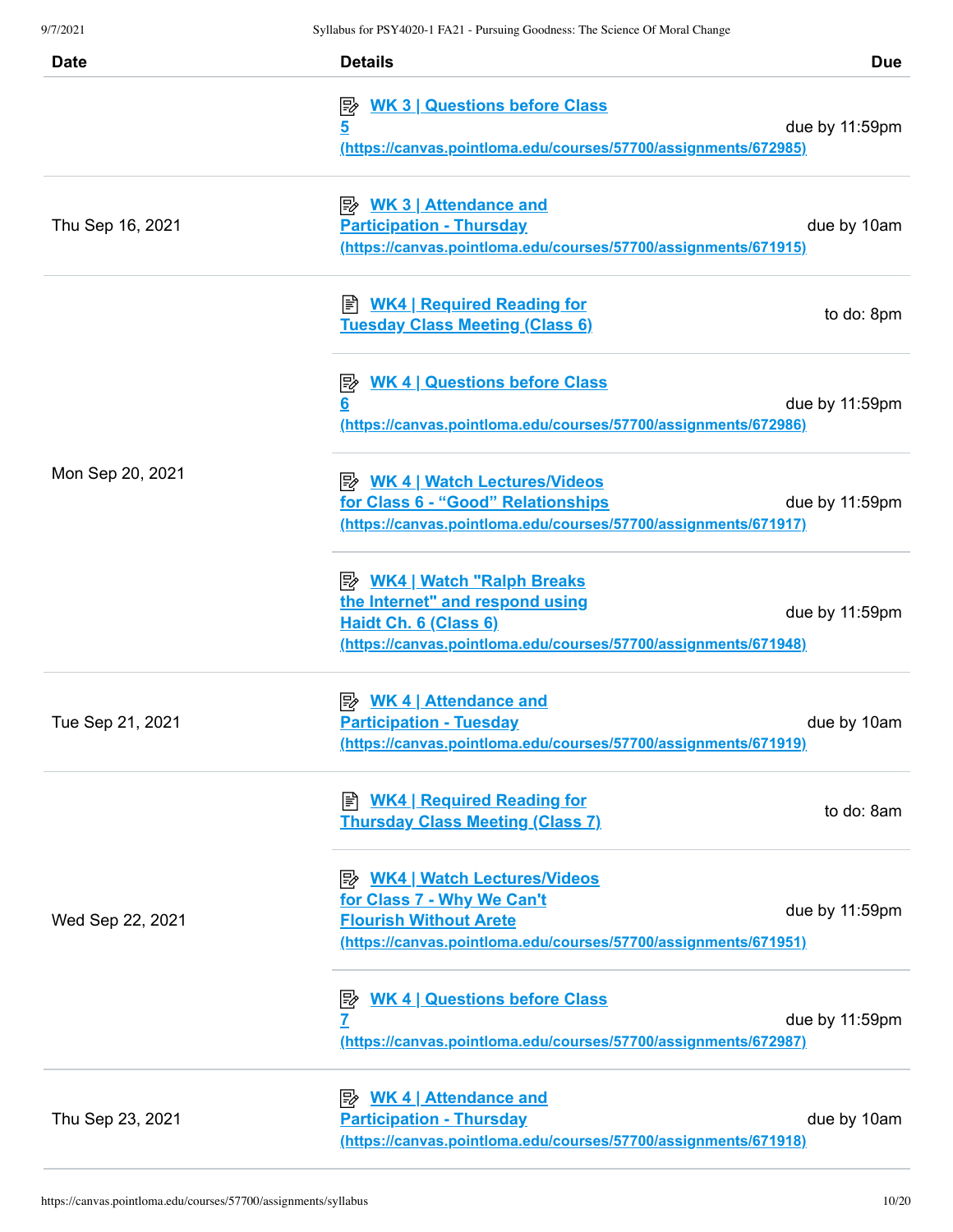| <b>Date</b>      | <b>Details</b>                                                                                                                                                        | <b>Due</b>     |
|------------------|-----------------------------------------------------------------------------------------------------------------------------------------------------------------------|----------------|
| Sun Sep 26, 2021 | <b>B</b> WK4   Vocational Paper<br>https://canvas.pointloma.edu/courses/57700/assignments/671950                                                                      | due by 11:59pm |
|                  | ≢ <u>WK5   Required Reading for</u><br><b>Tuesday Class Meeting (Class 8)</b>                                                                                         | to do: 8pm     |
| Mon Sep 27, 2021 | <b>E</b> <u>WK 5   Questions before Class</u><br><u>8</u><br>(https://canvas.pointloma.edu/courses/57700/assignments/672988)                                          | due by 11:59pm |
|                  | <b>B</b> WK5   Watch Lectures/Videos<br>for Class 8 - Vital Engagement<br>(https://canvas.pointloma.edu/courses/57700/assignments/671952)                             | due by 11:59pm |
| Tue Sep 28, 2021 | <b>B</b> WK 5   Attendance and<br><b>Participation - Tuesday</b><br>(https://canvas.pointloma.edu/courses/57700/assignments/671920)                                   | due by 10am    |
| Wed Sep 29, 2021 | <b>E</b> WK5   Required Reading for<br><b>Thursday Class Meeting (Class 9)</b>                                                                                        | to do: 8pm     |
|                  | <b>B</b> WK5   Watch Lectures/Videos<br>for Class 9 - Spirituality for<br>"Goodness Sake" (Part 1)<br>(https://canvas.pointloma.edu/courses/57700/assignments/671954) | due by 11:59pm |
|                  | <b>WK 5   Questions before Class</b><br>吟<br>9<br>(https://canvas.pointloma.edu/courses/57700/assignments/672989)                                                     | due by 11:59pm |
| Thu Sep 30, 2021 | <u> <i>WK 5</i>   Attendance and</u><br><b>Participation - Thursday</b><br>(https://canvas.pointloma.edu/courses/57700/assignments/671928)                            | due by 10am    |
| Fri Oct 1, 2021  | <u>WK5   Vital Engagement in a</u><br>診<br><b>Vocation Video</b><br>(https://canvas.pointloma.edu/courses/57700/assignments/671953)                                   | due by 11:59pm |
| Sun Oct 3, 2021  | <b>WK6   Take Good Life Survey</b><br>序<br>#2<br>(https://canvas.pointloma.edu/courses/57700/assignments/671957)                                                      | due by 11:59pm |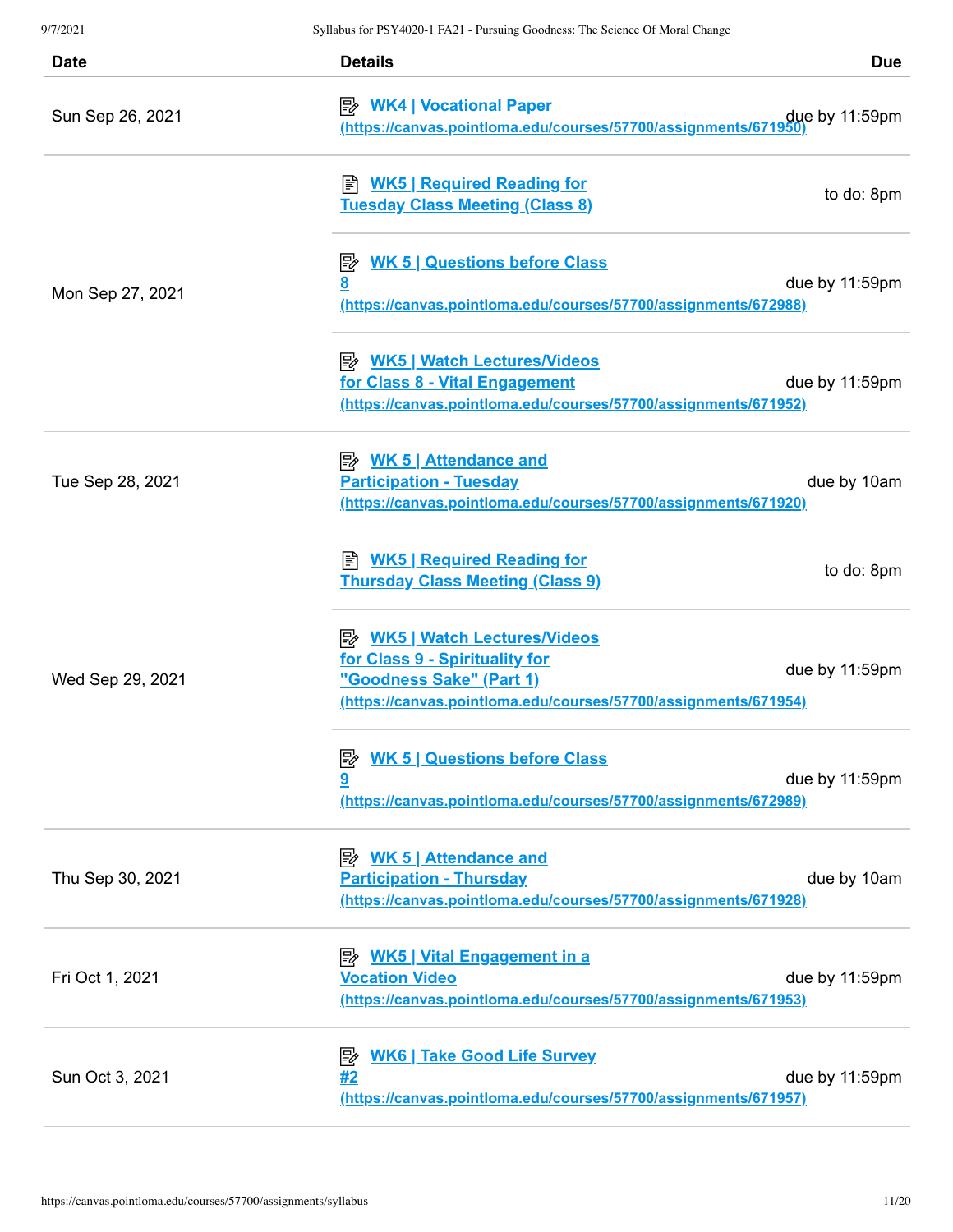| Date             | <b>Details</b>                                                                                                                                                          | <b>Due</b>     |
|------------------|-------------------------------------------------------------------------------------------------------------------------------------------------------------------------|----------------|
| Mon Oct 4, 2021  | <b>E</b> WK6   Required Reading for<br><b>Tuesday Class Meeting (Class 10)</b>                                                                                          | to do: 8pm     |
|                  | for Class 10 - Spirituality for<br>"Goodness Sake" (Part 2)<br>(https://canvas.pointloma.edu/courses/57700/assignments/671923)                                          | due by 11:59pm |
|                  | due by 11:59pm (https://canvas.pointloma.edu/courses/57700/assignments/671956)                                                                                          |                |
|                  | <b>B</b> WK 6   Questions before Class<br>10<br>(https://canvas.pointloma.edu/courses/57700/assignments/673013)                                                         | due by 11:59pm |
| Tue Oct 5, 2021  | <u> <i>WK</i> 6   Attendance and</u><br><b>Participation - Tuesday</b><br>(https://canvas.pointloma.edu/courses/57700/assignments/671922)                               | due by 10am    |
| Wed Oct 6, 2021  | <b>E</b> WK6   Required Reading for<br><b>Thursday Class Meeting (Class 11)</b>                                                                                         | to do: 8pm     |
|                  | <b>B</b> WK6   Watch Lectures/Videos<br>for Class 11 - Changing for Good -<br><b>The Giving Tree</b><br>(https://canvas.pointloma.edu/courses/57700/assignments/671958) | due by 11:59pm |
|                  | <b>WK 6   Questions before Class</b><br><u>11</u><br>(https://canvas.pointloma.edu/courses/57700/assignments/672991)                                                    | due by 11:59pm |
| Thu Oct 7, 2021  | <b>Participation - Thursday</b><br>(https://canvas.pointloma.edu/courses/57700/assignments/671921)                                                                      | due by 10am    |
| Sun Oct 10, 2021 | due by 11:59pm<br>https://canvas.pointloma.edu/courses/57700/assignments/671955)                                                                                        |                |
| Mon Oct 11, 2021 | <b>WK7   Required Reading for</b><br><b>Tuesday Class Meeting (Class 12)</b>                                                                                            | to do: 8pm     |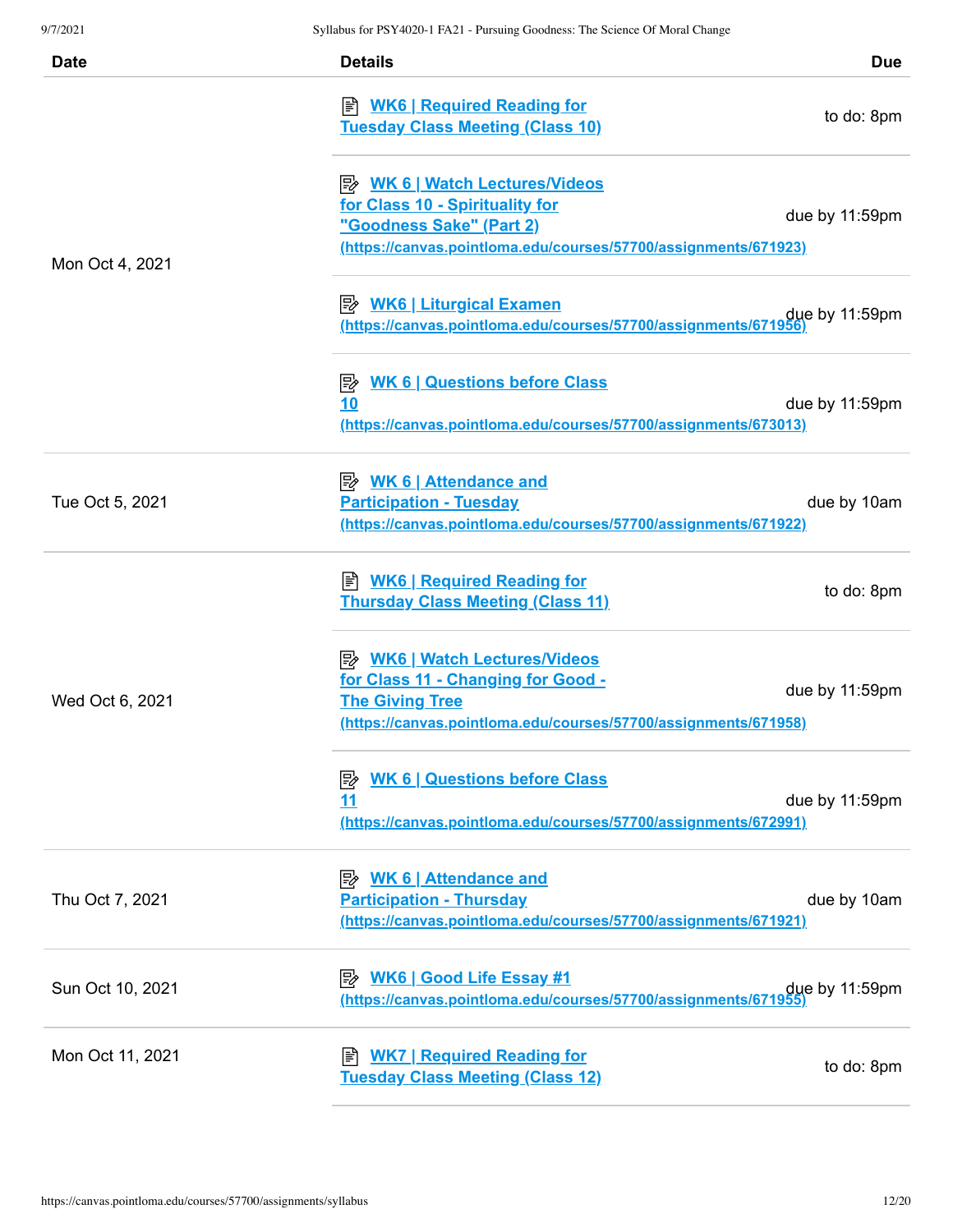| <b>Date</b>      | <b>Details</b>                                                                                                                                                                                                        | <b>Due</b>     |
|------------------|-----------------------------------------------------------------------------------------------------------------------------------------------------------------------------------------------------------------------|----------------|
|                  | <b>B</b> WK7   Listen to: The True Hard<br><b>Work of Love (Class 12)</b><br>(https://canvas.pointloma.edu/courses/57700/assignments/671960)                                                                          | due by 11:59pm |
|                  | <u>≫ WK7   Watch Lectures/Videos</u><br>for Class 12 - Love as a Capacity<br>for Mature Giving - Fromm's Virtue<br><b>Model of Generative Care</b><br>(https://canvas.pointloma.edu/courses/57700/assignments/671961) | due by 11:59pm |
|                  | <b>WK 7   Questions before Class</b><br>彫<br>12<br>(https://canvas.pointloma.edu/courses/57700/assignments/673016)                                                                                                    | due by 11:59pm |
| Tue Oct 12, 2021 | <b>Participation - Tuesday</b><br>(https://canvas.pointloma.edu/courses/57700/assignments/671925)                                                                                                                     | due by 10am    |
|                  | ■ WK7   Required Reading for<br><b>Thursday Class Meeting (Class 13)</b>                                                                                                                                              | to do: 8pm     |
| Wed Oct 13, 2021 | <b>B</b> <u>WK7   Watch Lectures/Videos</u><br>for Class 13 - Virtues and the<br><b>Michelangelo Project</b><br>(https://canvas.pointloma.edu/courses/57700/assignments/671962)                                       | due by 11:59pm |
|                  | <b>E</b> WK 7   Questions before Class<br><u>13</u><br>(https://canvas.pointloma.edu/courses/57700/assignments/672993)                                                                                                | due by 11:59pm |
| Thu Oct 14, 2021 | <b>WK 7   Attendance and</b><br>眕<br><b>Participation - Thursday</b><br>(https://canvas.pointloma.edu/courses/57700/assignments/671924)                                                                               | due by 10am    |
| Sun Oct 17, 2021 | ⊯≽<br><b>WK7   Good Life Essay #2</b><br>due by 11:59pm<br>https://canvas.pointloma.edu/courses/57700/assignments/671959)                                                                                             |                |
| Tue Oct 19, 2021 | <b>Senior ETS Exam (for</b><br>翩<br><b>Psychology Majors)</b><br>(https://canvas.pointloma.edu/calendar?<br>event_id=107408&include_contexts=course_57700)                                                            | 12am           |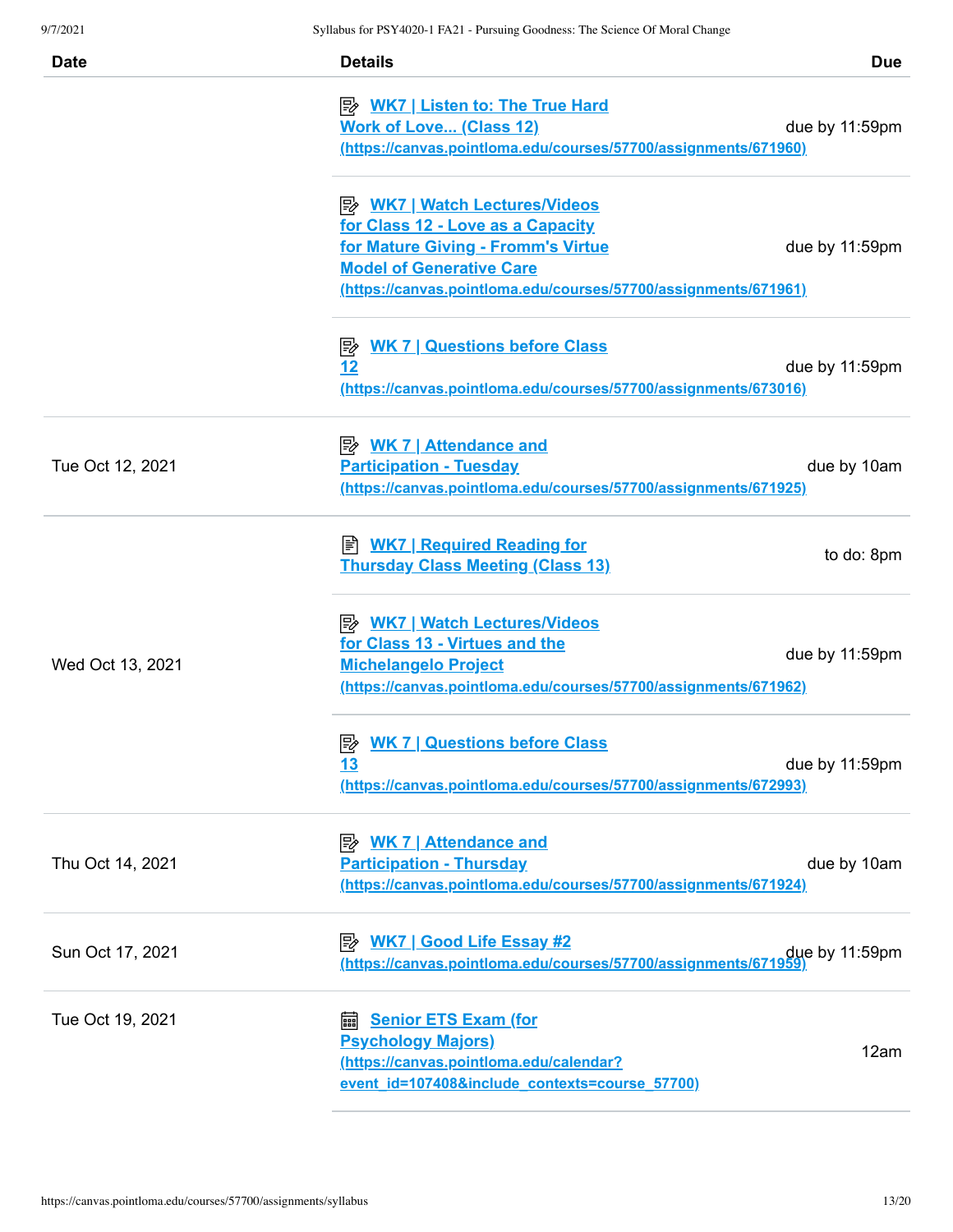| <b>Date</b>      | <b>Details</b>                                                                                                                                                                       | <b>Due</b>     |
|------------------|--------------------------------------------------------------------------------------------------------------------------------------------------------------------------------------|----------------|
|                  | <u> <i>WK</i> 8   Attendance and</u><br><b>Participation - Tuesday</b><br>(https://canvas.pointloma.edu/courses/57700/assignments/671927)                                            | due by 10am    |
|                  | ■ <b>WK8   Required Reading for</b><br><b>Thursday Class Meeting (Class 14)</b>                                                                                                      | to do: 8pm     |
| Wed Oct 20, 2021 | <b>B</b> WK8   Watch Lectures/Videos<br>for Class 14 - Triune Ethics Theory<br>and the Virtues of Generative Care<br>(https://canvas.pointloma.edu/courses/57700/assignments/671964) | due by 11:59pm |
|                  | <b>WK 8   Questions before Class</b><br>零<br>14<br>(https://canvas.pointloma.edu/courses/57700/assignments/673015)                                                                   | due by 11:59pm |
| Thu Oct 21, 2021 | <b>Participation - Thursday</b><br>(https://canvas.pointloma.edu/courses/57700/assignments/671926)                                                                                   | due by 10am    |
|                  | ■ <b>WK9   Required Reading for</b><br><b>Tuesday Class Meeting (Class 16)</b>                                                                                                       | to do: 8pm     |
| Sun Oct 24, 2021 | P WK9   Watch Lectures/Videos<br>on Class 16 - The Shadow<br>(https://canvas.pointloma.edu/courses/57700/assignments/671967)                                                         | due by 11:59pm |
|                  | <b>WK 9   Questions before Class</b><br> 診<br><u>16</u><br>(https://canvas.pointloma.edu/courses/57700/assignments/673014)                                                           | due by 11:59pm |
| Mon Oct 25, 2021 | <b>WK8   Required Reading for</b><br>訚<br><b>Tuesday Class Meeting (Class 15)</b>                                                                                                    | to do: 8pm     |
|                  | <b>Homework (Class 15)</b><br>(https://canvas.pointloma.edu/courses/57700/assignments/671963)                                                                                        | due by 11:59pm |
|                  | <b>B</b> WK8   Watch Lectures/Videos<br>for Class 15 - Self-Compassion<br>(https://canvas.pointloma.edu/courses/57700/assignments/671965)                                            | due by 11:59pm |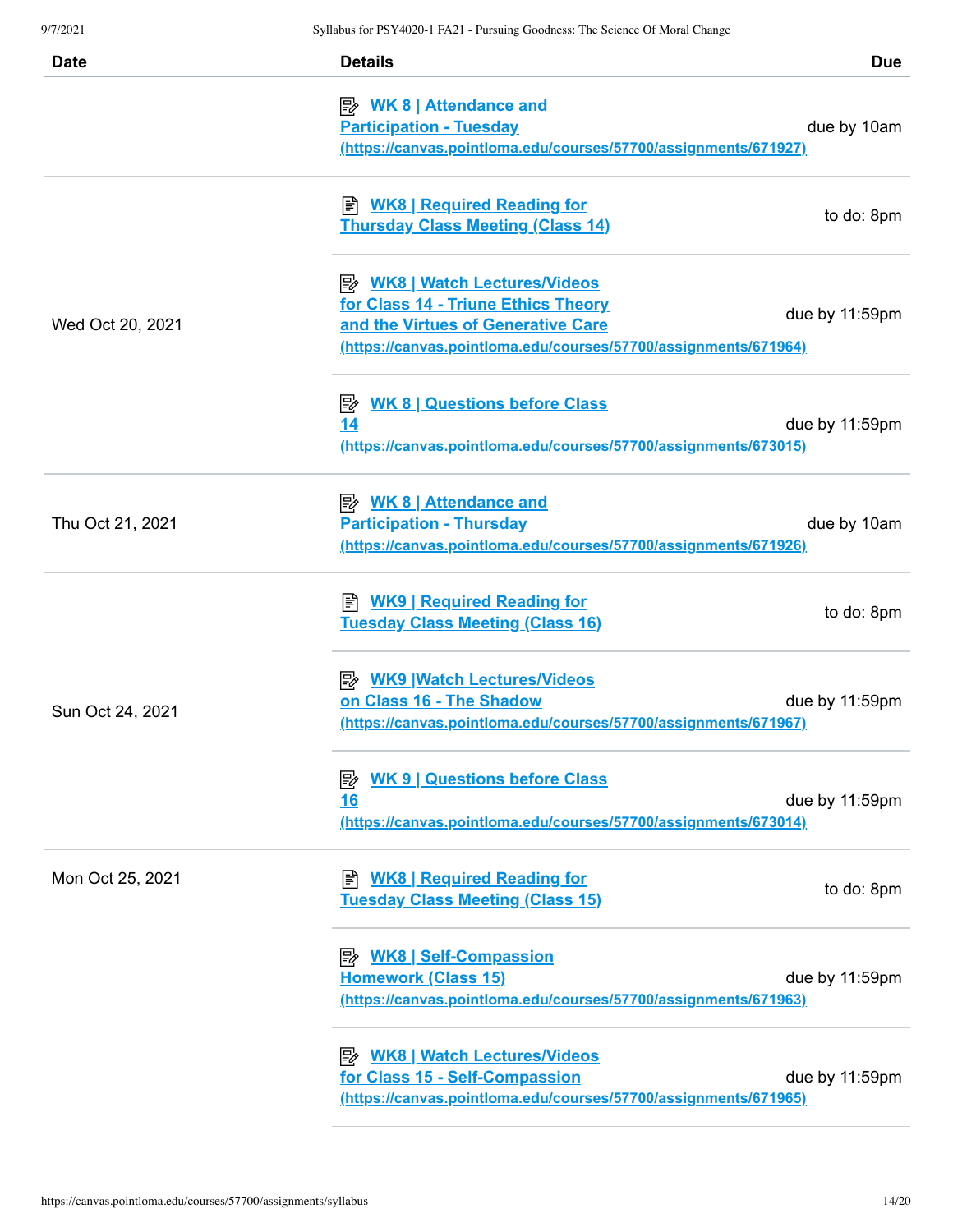| <b>Date</b>      | <b>Details</b>                                                                                                                                                         | <b>Due</b>     |
|------------------|------------------------------------------------------------------------------------------------------------------------------------------------------------------------|----------------|
|                  | <b>WK 8   Questions before Class</b><br>彫<br><u>15</u><br>(https://canvas.pointloma.edu/courses/57700/assignments/672995)                                              | due by 11:59pm |
| Tue Oct 26, 2021 | <b>Participation - Tuesday</b><br>(https://canvas.pointloma.edu/courses/57700/assignments/671929)                                                                      | due by 10am    |
|                  | ≢ <u>WK9   Required Reading for</u><br><b>Thursday Class Meeting (Class 17)</b>                                                                                        | to do: 8pm     |
|                  | ≢ <u>Wk9   Required Reading For</u><br><b>Thursday Class Meeting Class 17</b>                                                                                          | to do: 8pm     |
| Wed Oct 27, 2021 | <b>E</b> WK9 Watch Lectures/Videos<br>on Class 17 - Mindfulness<br>(https://canvas.pointloma.edu/courses/57700/assignments/671968)                                     | due by 11:59pm |
|                  | <b>B</b> WK 9   Questions before Class<br>17<br>(https://canvas.pointloma.edu/courses/57700/assignments/672997)                                                        | due by 11:59pm |
| Thu Oct 28, 2021 | <b>Participation - Thursday</b><br>(https://canvas.pointloma.edu/courses/57700/assignments/672005)                                                                     | due by 10am    |
|                  | <b>B</b> WK10   Required Reading for<br><b>Tuesday Class Meeting (Class 18)</b>                                                                                        | to do: 8pm     |
| Sun Oct 31, 2021 | "The Ruthless Elimination of<br><b>Hurry" and Respond Using Siegel,</b><br><b>Nouwen, and Smith</b><br>(https://canvas.pointloma.edu/courses/57700/assignments/671966) | due by 11:59pm |
| Mon Nov 1, 2021  | <b>B</b> WK10 Watch Lectures/Videos<br>on Class 18 - Mindfulness,<br><b>Empathy, and Compassion</b><br>(https://canvas.pointloma.edu/courses/57700/assignments/671936) | due by 11:59pm |
|                  | <b>B</b> WK 10   Questions before<br><b>Class 18</b><br>(https://canvas.pointloma.edu/courses/57700/assignments/672998)                                                | due by 11:59pm |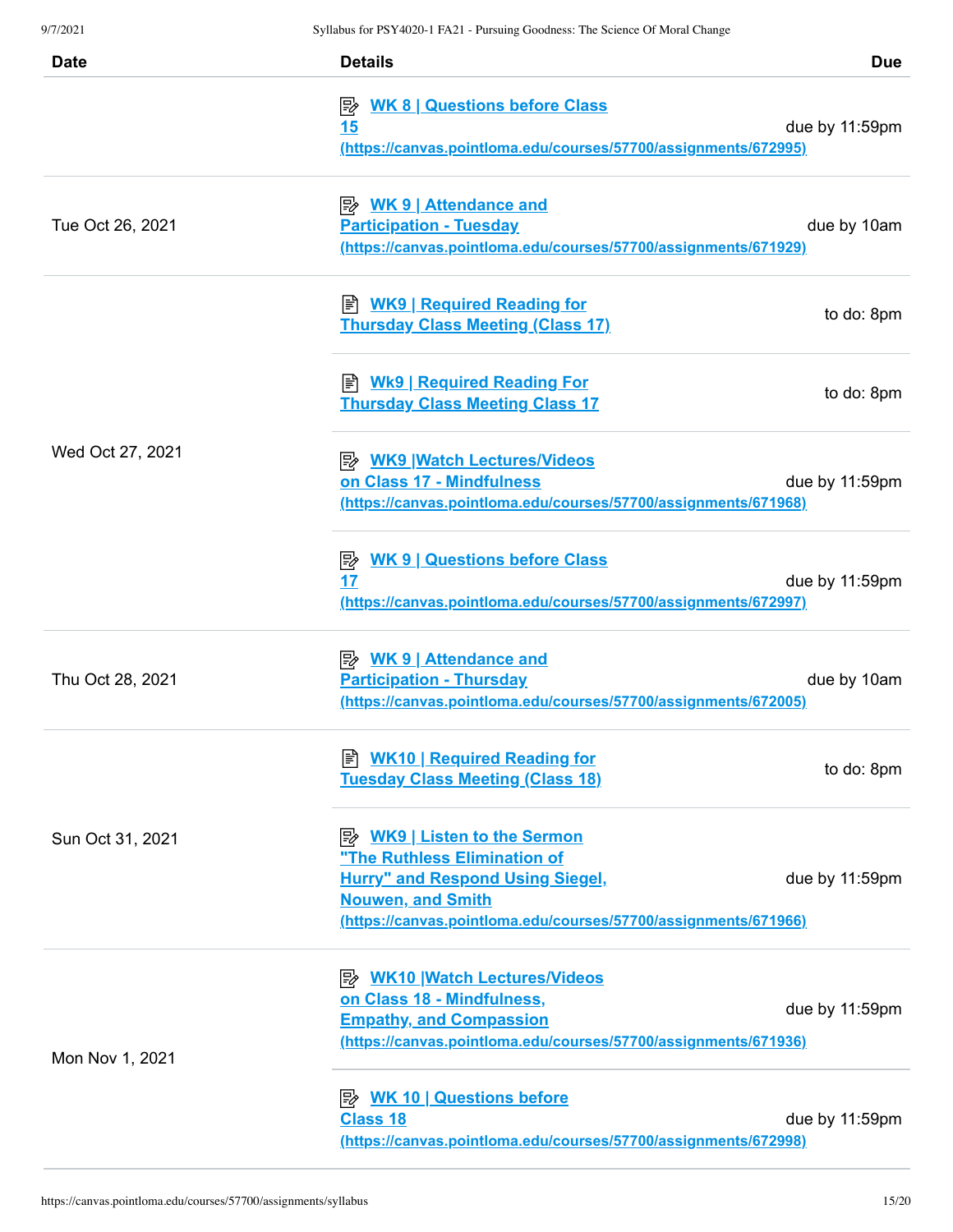| <b>Date</b>      | <b>Details</b>                                                                                                                              | <b>Due</b>     |
|------------------|---------------------------------------------------------------------------------------------------------------------------------------------|----------------|
| Tue Nov 2, 2021  | <u> <i>WK</i> 10   Attendance and</u><br><b>Participation - Tuesday</b><br>(https://canvas.pointloma.edu/courses/57700/assignments/671904)  | due by 10am    |
|                  | <b>E</b> ACAT Psychology Senior<br><b>Exam (Extra Credit!)</b><br>(https://canvas.pointloma.edu/courses/57700/assignments/671898)           | due by 10am    |
| Thu Nov 4, 2021  | <u> <i>WK</i> 10   Attendance and</u><br><b>Participation - Thursday</b><br>(https://canvas.pointloma.edu/courses/57700/assignments/671903) | due by 10am    |
| Sun Nov 7, 2021  | <b>WK11 Take Good Life Survey</b><br> 診<br>#3<br>(https://canvas.pointloma.edu/courses/57700/assignments/671935)                            | due by 11:59pm |
|                  | <b>E</b> WK11   Required Reading for<br><b>Tuesday Class Meeting (Class 19)</b>                                                             | to do: 8pm     |
| Mon Nov 8, 2021  | <b>B</b> WK 11   Questions before<br><b>Class 19</b><br>(https://canvas.pointloma.edu/courses/57700/assignments/672999)                     | due by 11:59pm |
|                  | <b>B</b> WK11   Watch Lectures/Videos<br>on Class 19 - Empathy<br>(https://canvas.pointloma.edu/courses/57700/assignments/671934)           | due by 11:59pm |
| Tue Nov 9, 2021  | <u> <i>WK</i> 11   Attendance and</u><br><b>Participation - Tuesday</b><br>(https://canvas.pointloma.edu/courses/57700/assignments/671906)  | due by 10am    |
| Wed Nov 10, 2021 | <b>WK11   Required Reading for</b><br>訚<br><b>Thursday Class Meeting (Class 20)</b>                                                         | to do: 8pm     |
|                  | <b>B</b> WK11   Watch Lectures/Videos<br>on Class 20 - Compasssion<br>(https://canvas.pointloma.edu/courses/57700/assignments/671937)       | due by 11:59pm |
|                  | <b>Class 20</b><br>(https://canvas.pointloma.edu/courses/57700/assignments/673012)                                                          | due by 11:59pm |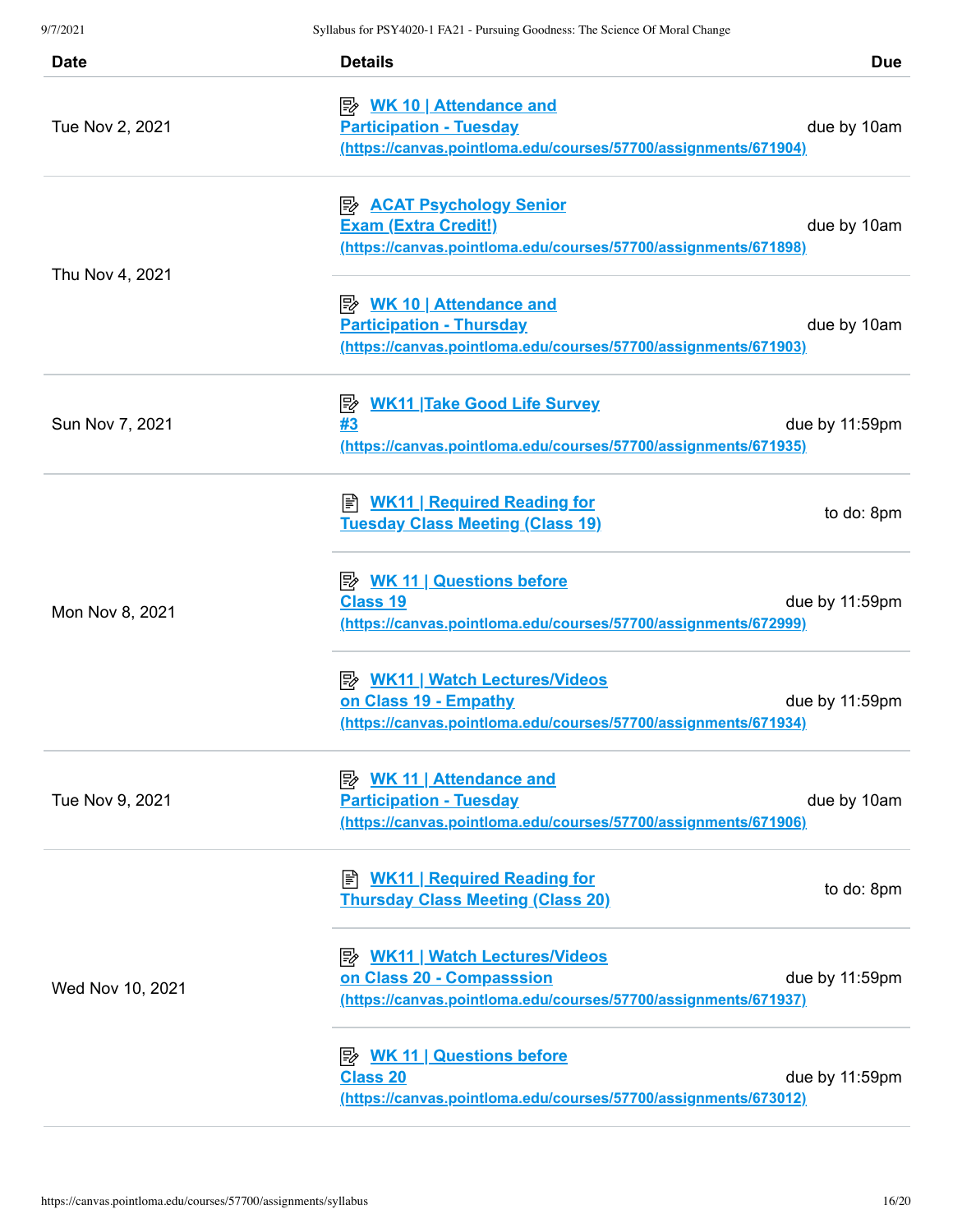| <b>Date</b>      | <b>Details</b>                                                                                                                                                     | <b>Due</b>     |
|------------------|--------------------------------------------------------------------------------------------------------------------------------------------------------------------|----------------|
| Thu Nov 11, 2021 | <u> <i>WK</i> 11   Attendance and</u><br><b>Participation - Thursday</b><br>(https://canvas.pointloma.edu/courses/57700/assignments/671905)                        | due by 10am    |
|                  | <u>WK12   Required Reading for</u><br><b>Tuesday Class Meeting (Class 21)</b>                                                                                      | to do: 8pm     |
| Mon Nov 15, 2021 | <b>A. WK 12   Questions before</b><br><b>Class 21</b><br>(https://canvas.pointloma.edu/courses/57700/assignments/673001)                                           | due by 11:59pm |
|                  | <b>B</b> WK12   Watch Lectures/Videos<br>on Class 21 - Developing Trust<br>(https://canvas.pointloma.edu/courses/57700/assignments/671938)                         | due by 11:59pm |
| Tue Nov 16, 2021 | <u> <i>WK</i> 12   Attendance and</u><br><b>Participation - Tuesday</b><br>(https://canvas.pointloma.edu/courses/57700/assignments/671908)                         | due by 10am    |
|                  | ■ WK12   Required Reading for<br><b>Thursday Class Meeting (Class 22)</b>                                                                                          | to do: 8pm     |
|                  | <b>Write a Response (Class 22)</b><br>(https://canvas.pointloma.edu/courses/57700/assignments/671939)                                                              | due by 11:59pm |
| Wed Nov 17, 2021 | <b>B</b> WK12   Watch Lectures/Videos<br>on Class 22 - How we Learn to<br><b>Trust/Mistrust</b><br>(https://canvas.pointloma.edu/courses/57700/assignments/671940) | due by 11:59pm |
|                  | <b>B</b> WK 12   Questions before<br><b>Class 22</b><br>(https://canvas.pointloma.edu/courses/57700/assignments/673011)                                            | due by 11:59pm |
| Thu Nov 18, 2021 | <b>Participation - Thursday</b><br>(https://canvas.pointloma.edu/courses/57700/assignments/671907)                                                                 | due by 10am    |
| Mon Nov 22, 2021 | E WK13   Required Reading for<br><b>Tuesday Class Meeting (Class 23)</b>                                                                                           | to do: 8pm     |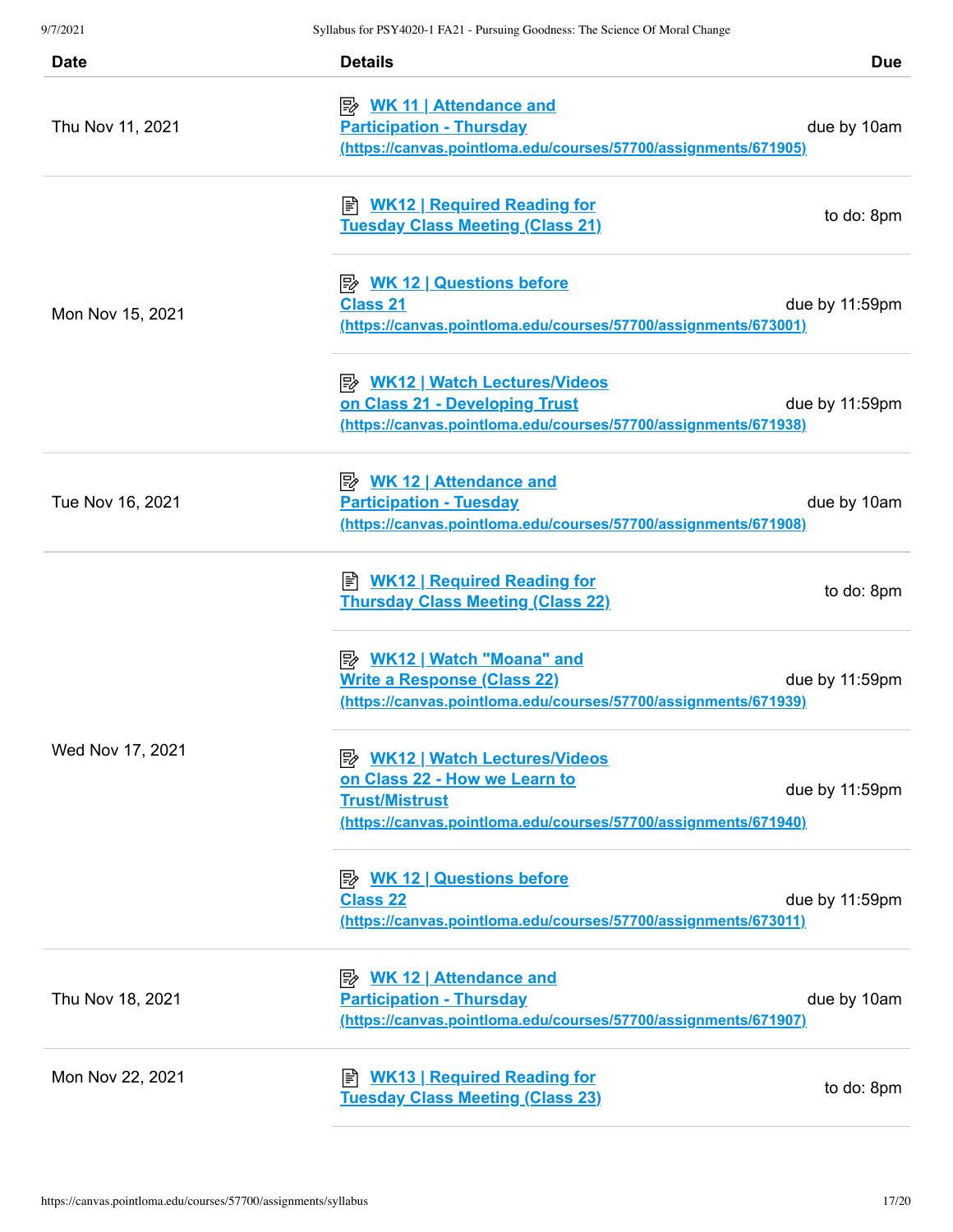| <b>Date</b>      | <b>Details</b>                                                                                                                                  | <b>Due</b>     |
|------------------|-------------------------------------------------------------------------------------------------------------------------------------------------|----------------|
|                  | <b>B</b> WK 13   Questions before<br><b>Class 23</b><br>(https://canvas.pointloma.edu/courses/57700/assignments/673003)                         | due by 11:59pm |
|                  | P WK13   Watch Lectures/Videos<br>on Class 23 - Gratitude<br>(https://canvas.pointloma.edu/courses/57700/assignments/671941)                    | due by 11:59pm |
| Tue Nov 23, 2021 | <u> <i>WK</i> 13   Attendance and</u><br><b>Participation - Tuesday</b><br>(https://canvas.pointloma.edu/courses/57700/assignments/671910)      | due by 10am    |
|                  | <b>E</b> WK14   Required Reading for<br><b>Tuesday Class Meeting (Class 24)</b>                                                                 | to do: 8pm     |
| Mon Nov 29, 2021 | <b>B</b> WK 14   Questions before<br><b>Class 24</b><br>(https://canvas.pointloma.edu/courses/57700/assignments/673010)                         | due by 11:59pm |
|                  | <b>B</b> WK14   Watch Lectures/Videos<br>on Class 24 - Cultivating Gratitude<br>(https://canvas.pointloma.edu/courses/57700/assignments/671942) | due by 11:59pm |
| Tue Nov 30, 2021 | <u> <i>WK</i> 14   Attendance and</u><br><b>Participation - Tuesday</b><br>(https://canvas.pointloma.edu/courses/57700/assignments/671911)      | due by 10am    |
|                  | <b>E</b> WK14   Required Reading for<br><b>Thursday Class Meeting (Class 25)</b>                                                                | to do: 8pm     |
| Wed Dec 1, 2021  | <b>Class 25</b><br>(https://canvas.pointloma.edu/courses/57700/assignments/673005)                                                              | due by 11:59pm |
|                  | <b>B</b> WK14   Watch Lectures/Videos<br>on Class 25 - Forgiveness<br>(https://canvas.pointloma.edu/courses/57700/assignments/671943)           | due by 11:59pm |
| Thu Dec 2, 2021  | <u>WK 14   Attendance and</u><br><b>Participation - Thursday</b><br>(https://canvas.pointloma.edu/courses/57700/assignments/672004)             | due by 10am    |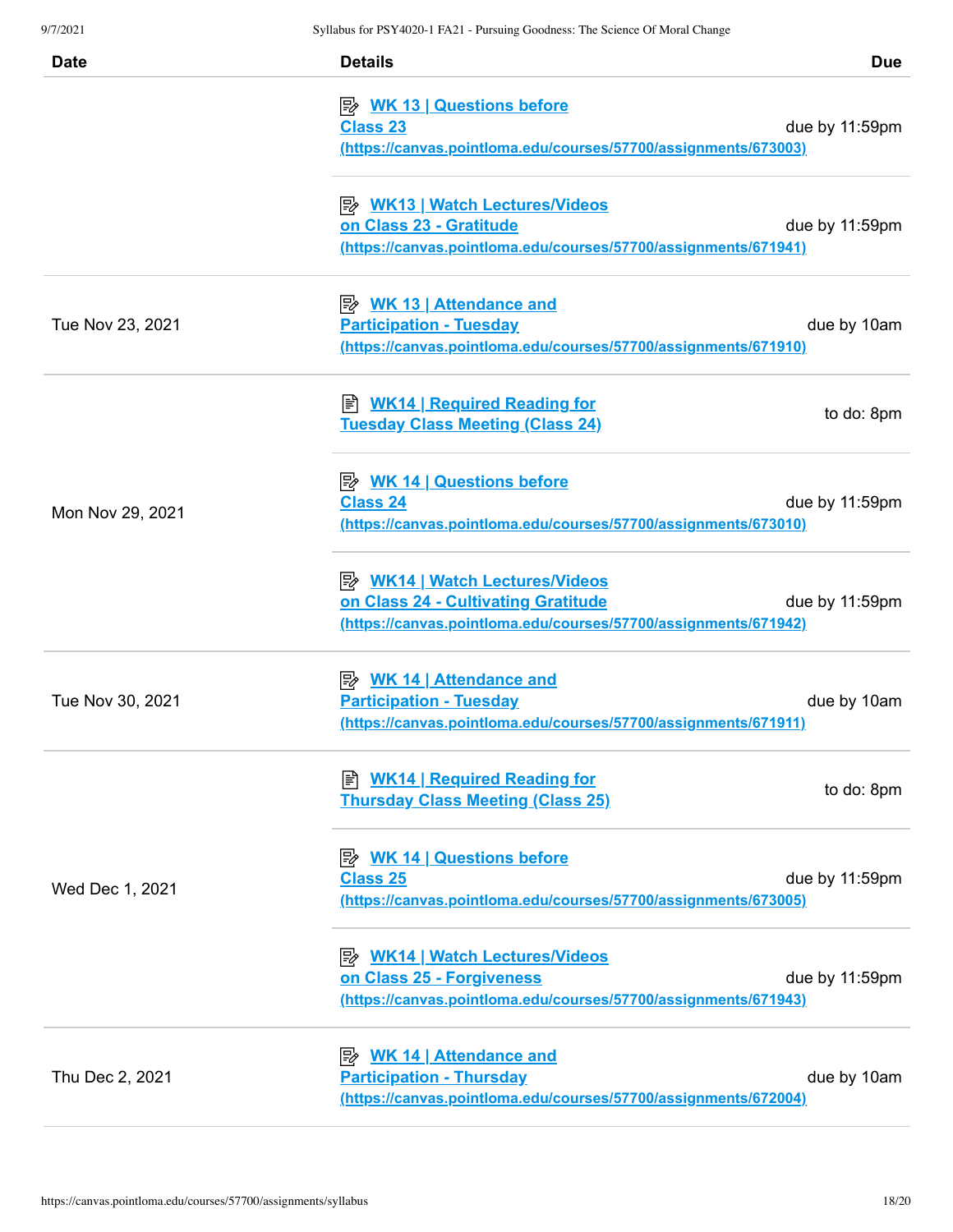| <b>Date</b>      | <b>Details</b>                                                                                                                                                     | <b>Due</b>     |
|------------------|--------------------------------------------------------------------------------------------------------------------------------------------------------------------|----------------|
| Sun Dec 5, 2021  | <b>B</b> Take Good Life Survey #4<br>(https://canvas.pointloma.edu/courses/57700/assignments/671900                                                                | due by 11:59pm |
| Mon Dec 6, 2021  | B WK15   Required Reading for<br><b>Tuesday Class Meeting (Class 26)</b>                                                                                           | to do: 8pm     |
|                  | <b>Class 26</b><br>(https://canvas.pointloma.edu/courses/57700/assignments/673009)                                                                                 | due by 11:59pm |
|                  | <b>B</b> WK15   Watch Lectures/Videos<br>on Class 26 - The Three Neural<br><b>Faces of Love</b><br>(https://canvas.pointloma.edu/courses/57700/assignments/671944) | due by 11:59pm |
| Wed Dec 8, 2021  | B WK15   Required Reading for<br><b>Thursday Class Meeting (Class 27)</b>                                                                                          | to do: 8pm     |
|                  | <b>A. WK 15   Questions before</b><br><b>Class 27</b><br>(https://canvas.pointloma.edu/courses/57700/assignments/673007)                                           | due by 11:59pm |
|                  | <b>B</b> WK15   Watch Lectures/Videos<br>on Class 27 - Course Conclusion<br>(https://canvas.pointloma.edu/courses/57700/assignments/671945)                        | due by 11:59pm |
| Thu Dec 9, 2021  | <u>≫ WK 15   Attendance and</u><br><b>Participation - Thursday</b><br>(https://canvas.pointloma.edu/courses/57700/assignments/672034)                              | due by 10am    |
| Tue Dec 14, 2021 | <b>Final Exam</b><br>眕<br>due by 10:30am<br>https://canvas.pointloma.edu/courses/57700/assignments/671896)                                                         |                |
|                  | E <u>WK15   Final Exam Description</u>                                                                                                                             | to do: 10:30am |
|                  | <b>B</b> Extra Credit - Fuller Integration<br><b>Symposium</b><br>(https://canvas.pointloma.edu/courses/57700/assignments/671899)                                  |                |
|                  | <b>B</b> Lecture and Reading<br><b>Responses</b><br>(https://canvas.pointloma.edu/courses/57700/assignments/672980)                                                |                |